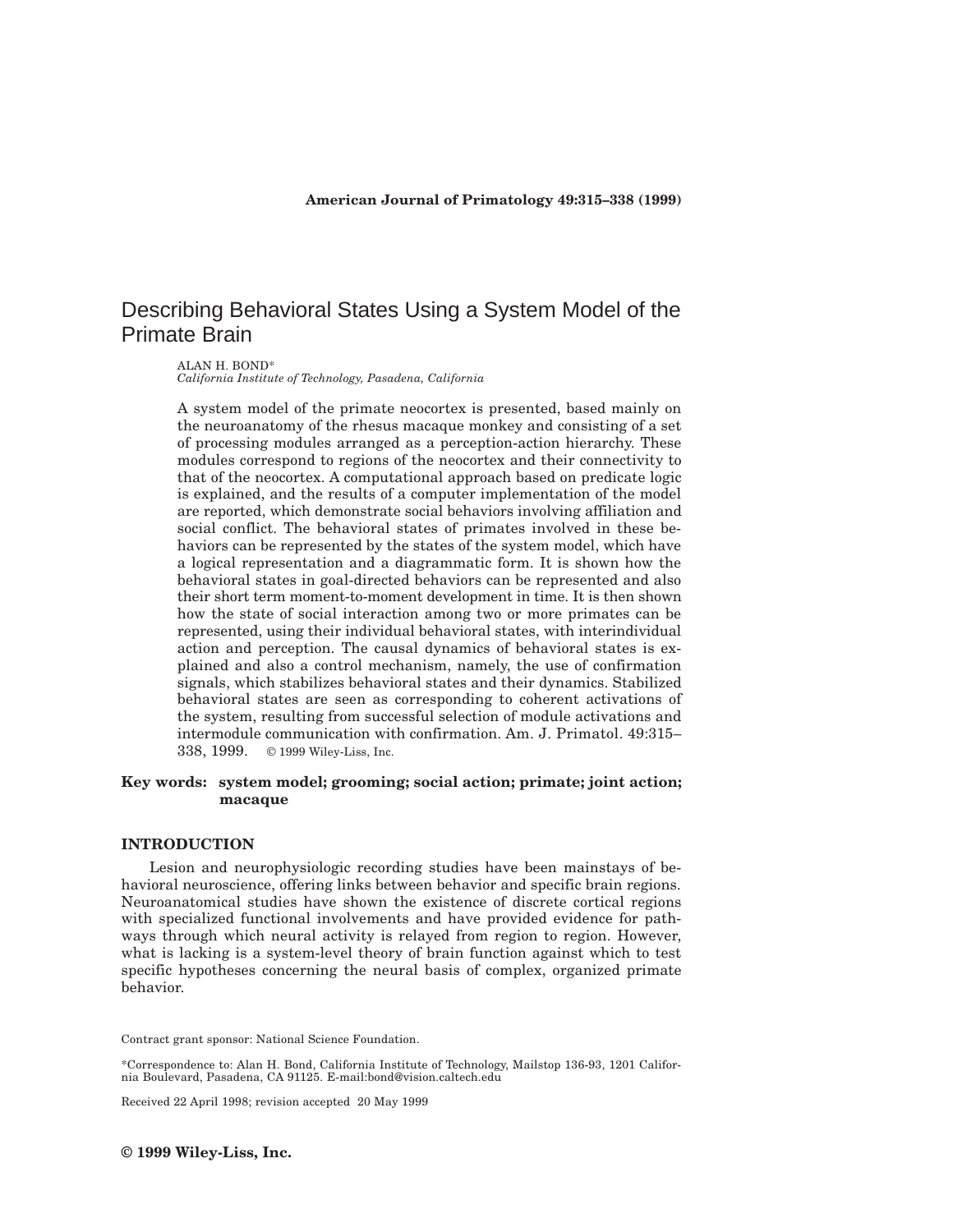An ideal model would be based on empirical evidence derived from the foregoing research programs. It would also incorporate concepts from computer science, such as control, distribution, and transformation of information. If sufficiently detailed and comprehensive, a system-level model could be of great utility for laboratory experimentation on brain-behavior relationships, allowing investigators to manipulate variables of interest and test outcomes in a computer model. If it adequately explains empirical observations and performs realistically, such a model could usefully replace the more informal, partial, and relatively unspecified models currently invoked to explain the links between behavior and brain function in primates. Previous attempts to develop causal models of behavior have, in the main, had inadequate descriptions of behavior and inadequate descriptions of neural mechanisms.

We present here a system model of the primate neocortex, which shows how the set of specialized cortical functions can be put together using the connectivity of the neocortex to produce real behavior. Our model was developed using computer science concepts and is based largely on the anatomy of the macaque monkey. We will explain its use for the representation of the behavioral states of primates and will demonstrate behavioral scenarios involving affiliation and social conflict.

A *system model* comprises a set of processing modules that are connected together to form a *system*. This does not necessarily imply that the model becomes mathematically tractable or that individual modules need be represented in some standard way. A system is simply a common sense idea of treating an object of study as a set of interacting subsystems, each of which is easier to understand and to describe than the complete system. It results in explanations of objects as due to the action of each subsystem and the interaction among the subsystems.

In this paper, we will analyze the primate neocortex as a system. We are concerned with the processing of information, not energy, nor concentrations of specific chemical substances. Thus system modules will process and store information, and interactions among modules will be based on the transmission of information.

System level explanations of brain activity are well-known in neurobiology [Wernicke, 1874; Geschwind, 1965; Goldman-Rakic, 1988; Petersen et al., 1988; Gazzaniga, 1989; Deacon, 1989; Mesulam, 1990; McIntosh et al., 1994; Kosslyn, 1994]. However, our work is the first application of a system approach to a computational model of the primate neocortex.

There are two key questions currently facing primatology: Can a system model of the primate brain be developed which has a correspondence of subsystems to brain elements? Can we represent behavioral states of primates using a system model of the brain? In this paper, we will answer these questions in the affirmative and by explicit construction. A behavioral state will be the state of a causal system model, which has dynamics based on rules that allow us to determine the behavioral state at the next moment in time.

What is new is that the model shows that we get a system model with all the advantages of goal-direction, feedback, and regulation if we simply model each cortical region by a continuously acting process that maintains (constructs, stores, and transmits) data of the types specific to that region. The set of processes gives us a system model of behavior whose elements correspond to identifiable neural regions. To get the model to work, we have had to carefully analyze the data types observed in the action hierarchy and to reinterpret them in a computer science framework, to give notions of goal, plan, etc. as cortical data types.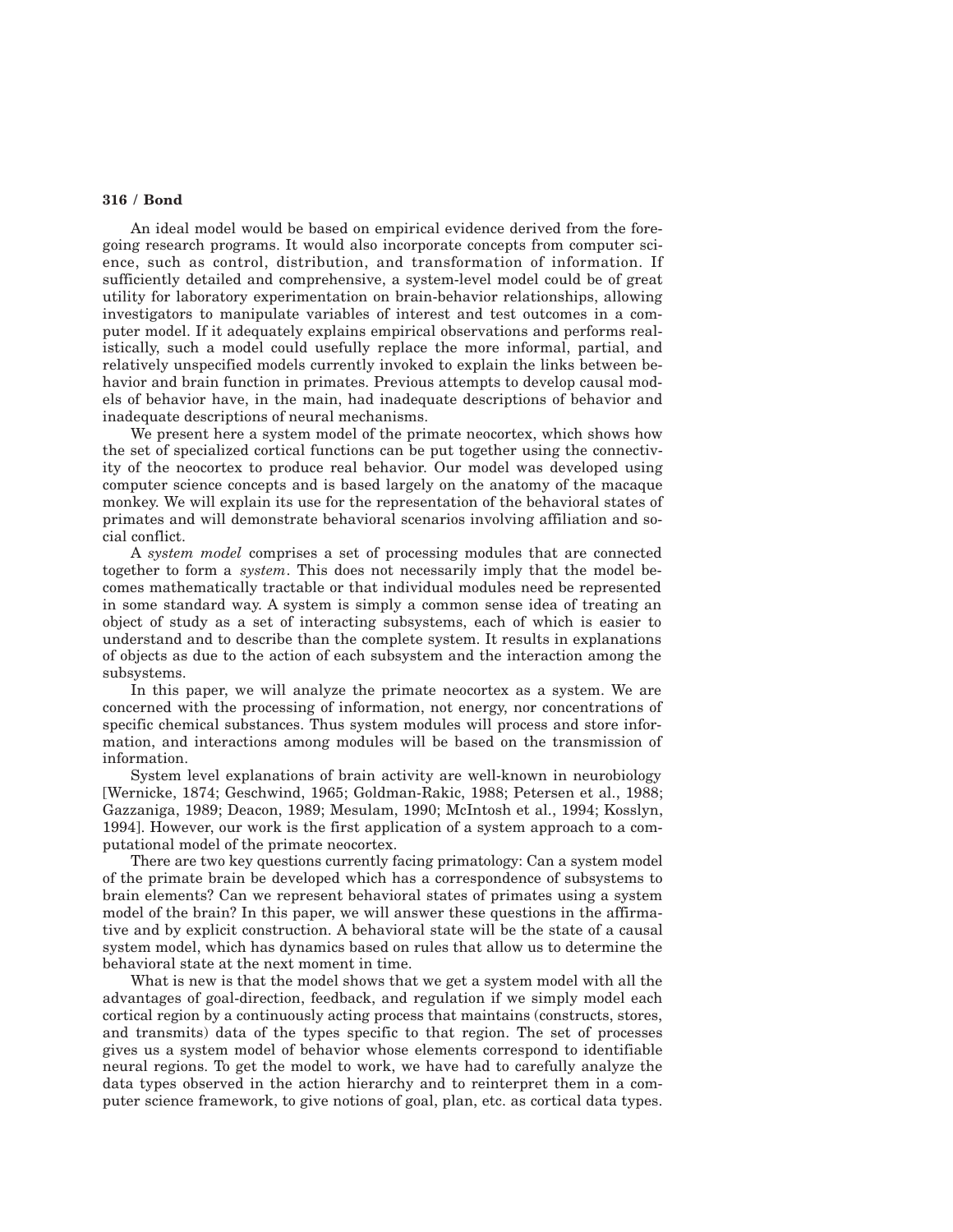From this we obtain detailed fMRI predictions, of spatial distributions of cortical activation, for behaviors represented using the model.

The other main new advance is that the model shows how a perception-action model can result in a model of social interaction. This occurs because each animal continuously perceives the other and continuously acts toward the other conditionally upon what it perceives, and because we can represent joint plans in the model. The hierarchical organization of the perception-action system allows a hierarchical description of the social interaction, which is natural and which corresponds to a pattern of activation of a set of cortical regions.

## **PERCEPTION AND ACTION HIERARCHY IN THE PRIMATE BRAIN**

It is well known that primate neocortical areas involved in perception and action form hierarchies of connection and processing. Examination of experimental evidence for *functional involvement* of different areas of the brain shows a hierarchy of function and data types [Bond, 1997].

To reduce complexity, and following Pandya and Yeterian [1990], we will work with *regions* made up of several neural areas. We show our regions on a lateral view of the cortex in Figure 1a, with indications of their functional involvements.

In Figure 1b, we diagram the known corticortical connections [Young, 1993 ] from the hierarchies of perception regions to frontal regions. We used reported strength of connections, i.e., percentage of observed neural connections, as well as clustering and functional involvements, to assign areas to regions and regions to levels in the hierarchies. For detailed analysis, please refer to Bond [1997]. As can be seen, the connections between the perception hierarchies and the action hierarchy are clustered between regions at the same hierarchical level. Usually a region is connected to the corresponding region on the same level and also to regions immediately above and below this. We have not shown additional connections between different perception hierarchies nor additional connections between different levels of the action hierarchy.

# **OUR SYSTEM MODEL**

## **Our Computational Approach**

**Basic architectural assumptions.** To obtain a computational architecture for the primate brain, we took the functional hierarchy composed of neural regions and interpreted each region as a computational process or module. Each module in general has processing and storage abilities. We interpreted connections between neural regions to be communication channels that data may be transmitted along.

We will assume that all control and all processing in the system is accounted for by the local processing in each module. This assumption of distribution is based on a general observation that the cortex seems to be distributed without a global controlling process. This local processing can only operate upon data received by the module or stored in the module. There is no global control process that does monitoring, caretaking, or control of transmission. The assumption of distribution of data and distribution of control is a major constraint on the structure and dynamics of possible models. The distribution of memory and control in our model differs greatly from a conventional artificial intelligence (AI) computer program, diagrammed in Figure 2.

In a conventional AI program (Fig. 2a), there is a program that is serially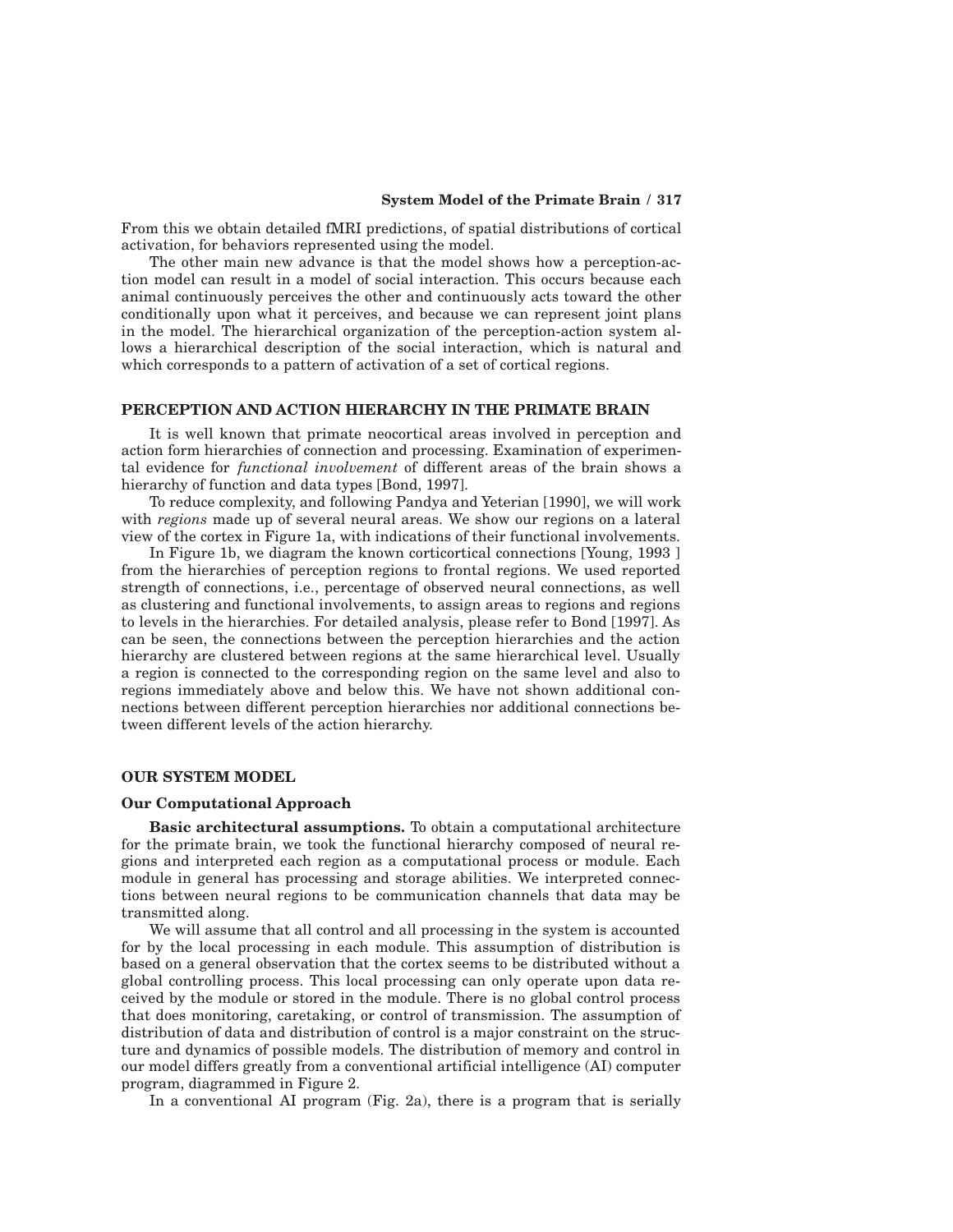

Fig. 1. **a:** Lateral view of the cortex showing regions and functions. b: Cortical regions and connections form a perception-action hierarchy.

executed one instruction at a time by a processor. During this execution, it reads and writes data from and to an addressable memory. The program can examine any part of the memory, one item at a time, and has a *global data perspective*. Also, there is a *single point of control*, that is, at a given moment in time there is one place in the program instructions where activity occurs.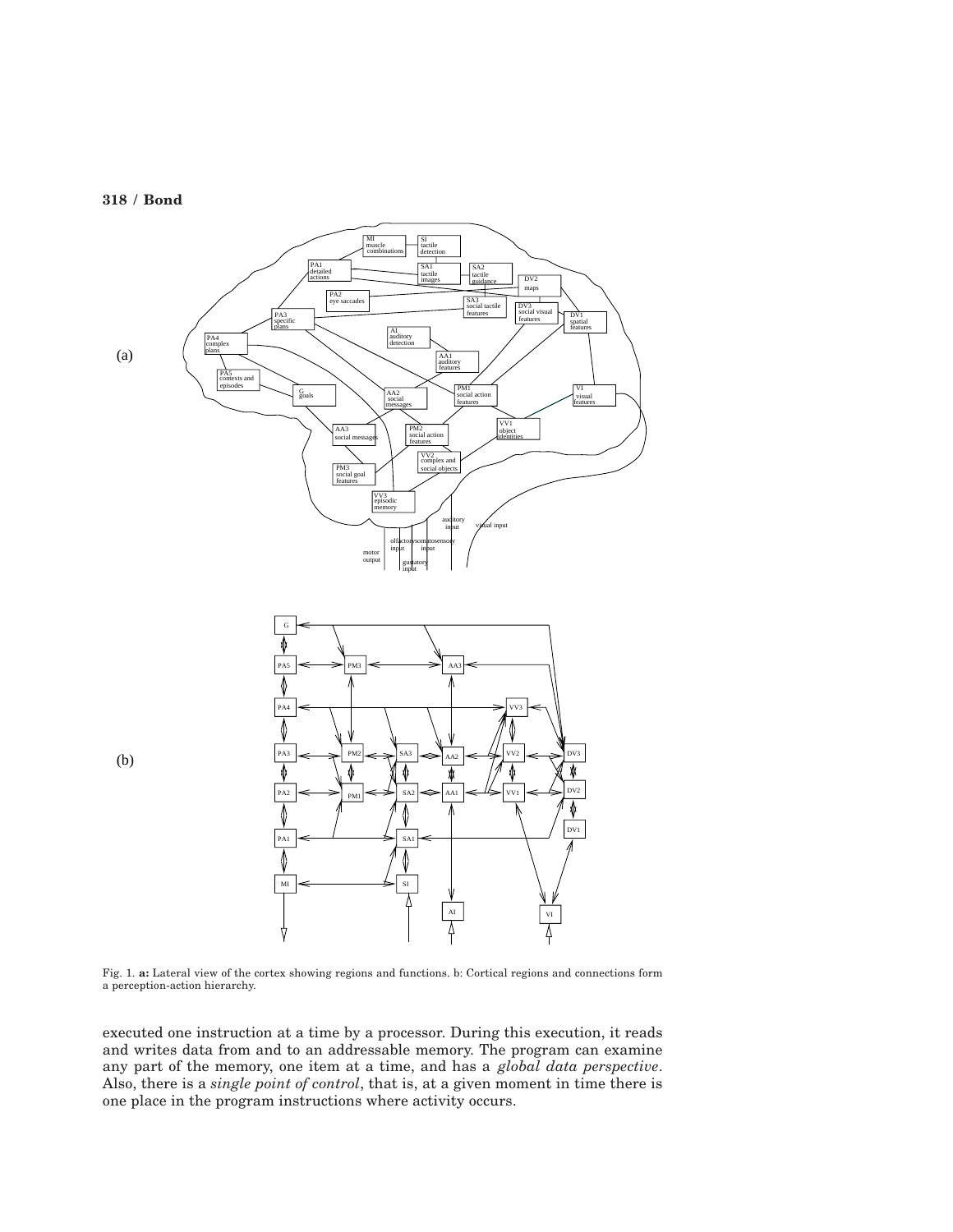

Fig. 2. Difference between Conventional AI Program and our Distributed System.

Our model uses distributed data and control (Fig. 2b). The data is not all in one memory but is in separate modules depending on data type. There is a process in each module that can access and modify only data in that module. There is therefore no process that has access to all data, and no global data perspective, and there are many distributed processes, not a single control focus.

Each cortical region will be represented by a continuously acting module, which is a process with stored data items. The main determiner of processing will be the type of data being processed (rather than the function being computed), different regions being specialized for different data types. Depending on the temporal characteristics of the module, these stored items may constitute volatile, short-term, or long-term memory. Items that are activated as a result of computation will have their activation sustained and will correspond to working memory. Thus, potentially, both long-term memory and working memory are distributed over the set of modules. Petrides [1994 ] has made a similar observation.

The modules operate concurrently, that is, they all operate at the same time in *parallel*. The characteristic time for a brain region to process data is about 20 msec (Edmund Rolls, personal communication).

**Logical representations.** The representation of system modules by neural nets, and the representation of module interaction by large parallel sets of axons carrying neural signals, seemed to us to be impractical for systems with ten or more modules. Instead, we turned to a computer science approach.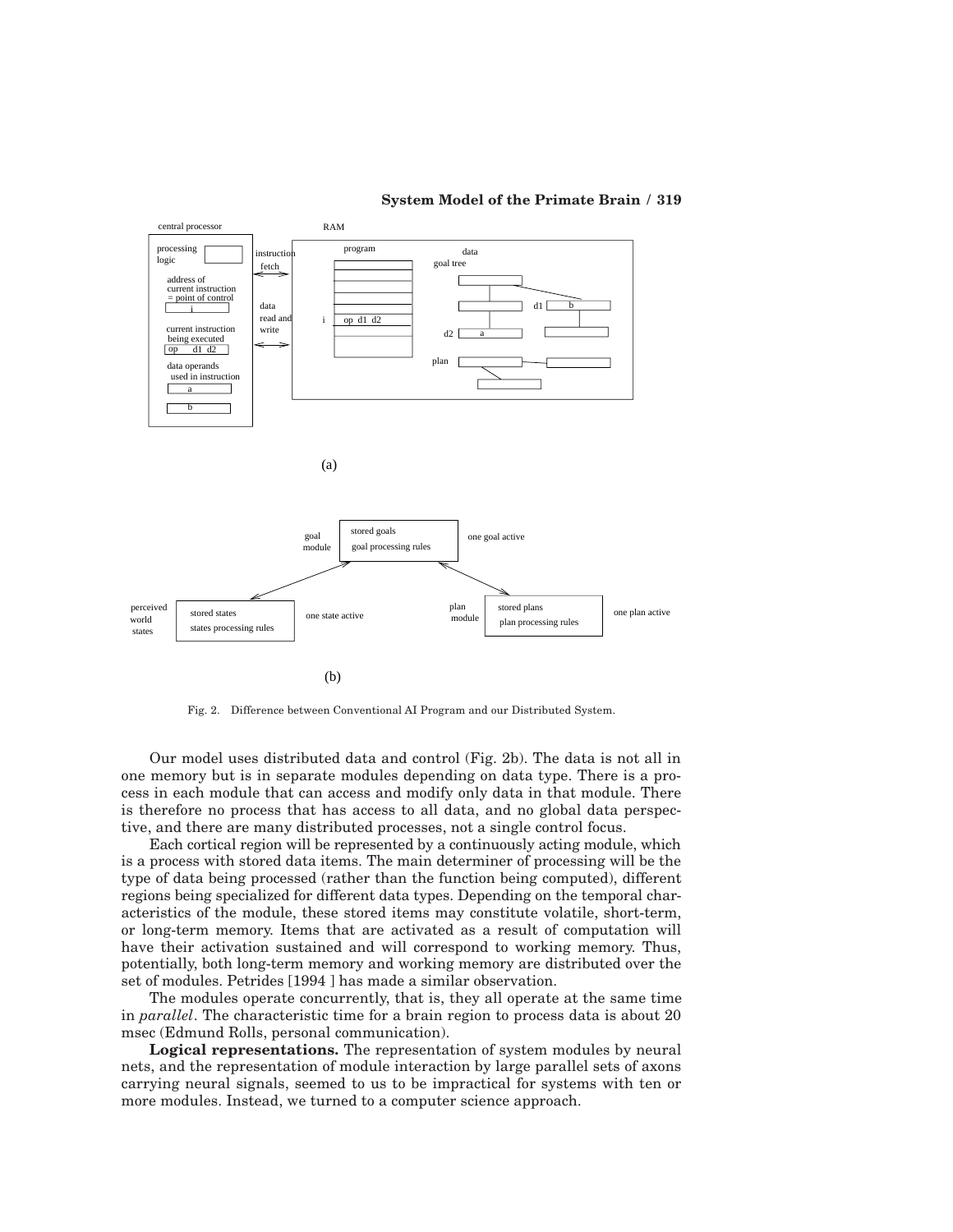We adopted a very general and flexible method that uses predicate logic. Information in the brain will be represented as sets of *logical expressions*. Logical expressions are thought of as representations of assertions that something is true. Examples of the simplest logical expressions, called literals, are **position- (adam,360,300,0)** and **goal(affiliation,affiliate(adam,alice)).** We will refer to these simple logical expressions in our model as *descriptions*, and these represent the information structures that are stored and processed in the brain. Thus, **position (adam,360,300,0)** could be a description stored in a brain module and representing the information that this module has concerning the position of a primate named adam.

Thus, a module will store descriptions, processing will take descriptions as input and generate descriptions as output, and information transmission will consist of transmitting descriptions from one module to another.

Thus, the action of a large set of parallel axons transmitting a firing pattern of neural spikes will be abstracted to the transmission of a stream of descriptions, which represent the information being communicated between the modules. For example, a set of 10,000 axons carrying a population coding of an angle giving the orientation of a perceived primate might be abstracted as an expression of the form **body\_angle(Primate,Angle),** for example, **body\_angle (adam,35),** or a form carrying breadth and height of a population code might be **body\_angle(Primate,Angle, Height,Width),** for example **body\_angle (adam,35,10,3)**.

We will call the outer name of a description, such as "**position**," a *predicate name*. We can capture the idea that a given module only processes certain kinds of data by limiting it to storing and processing only descriptions with a given limited set of predicate names. Thus an early visual module might store descriptions of the form **retinal\_position(Feature,RX,RY),** and auditory module **sound(Frequency,Intensity),** a motor module **action(Motor\_action,- X,Y,Z),** and a planning module **plan\_action(Action,Agent).** We will use the convention that names can have any number of characters; names denoting variables will start with a capital letter, and constants will start with a lowercase letter.

The processing within a module may actually be a sophisticated learned and learning neural net, but we will abstract and approximate information processing by a set of processing *rules*. To illustrate the idea, suppose we have a module which computes spatial relations among other primates and the subject. Then it might receive the positions and velocities of these primates from other modules and then compute which primates are approaching each other in space. A simplified rule to do this might look like the following:

```
position(M1,X1,Y1,Z1),velocity(M1,Mag1,Dir1),
position(M2,X2,Y2,Z2),velocity(M2,Mag2,Dir2)
\rightarrowdirection(X1,Y1,Z1,X2,Y2,Z2,Dir),
Rvel is cos(Dir1-Dir)*Mag1 + cos(Dir2-Dir)*Mag2,
Rvel > 0,
assert((approaching(M1,M2,Rvel))).
```
This rule calculates the angle of the line connecting two perceived primates and then calculates their relative velocity along this line. If this is greater than zero then a description, indicating that these primates are approaching one another, is generated, which includes their velocity of approach.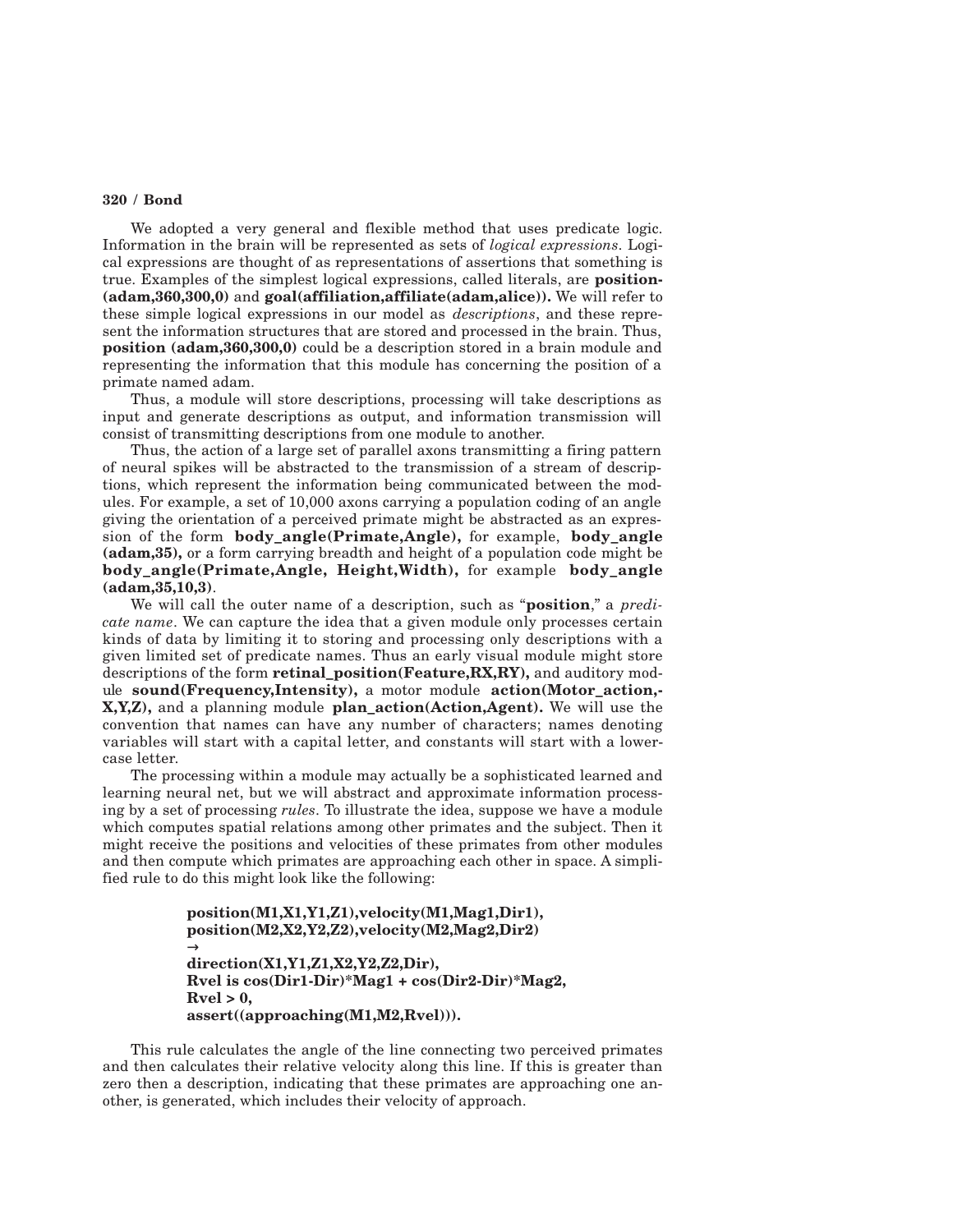A rule has then three parts: i) input patterns matching to stored descriptions and which bind variables such as **X1, Y1,** etc. to explicit values; ii) the rule body in which some calculation involving the values of these variables is carried out (The complexity of this calculation is intended to be that achievable by a simple neural net, which we imagine to allow arithmetic operations, simple geometric functions and inequality tests. The body is a sequence of operations; if any fail, then the rule fails for the particular values of the variables being used); and iii) result patterns which give descriptions computed if the rule succeeds. Results may be output to other modules and/or stored in the processing module.

We use names such as **body\_angle, position,** etc. using English words, which suggest the meaning of the expression. However, the precise scientific meaning of expressions is determined by their effect upon the action of the system model. We can call this their *computational semantics*. Thus, if information in descriptions like **position(M,X,Y,Z)** behaves like position information to the system, then we could take it to correspond to a position. It may have some properties of positions but not all, for it may be limited in accuracy or it may not be able represent all possible positions such as very distant ones, etc. In predicate logic, predicate names are arbitrary tokens and the system will work exactly the same with other names. For example, instead of the name "**position**," we could use the name "**xx**." Since the meanings of expressions are only determined by the dynamics of the model, this abstract logical approach enables us to work with different kinds of information, which may be processed by the brain but which do not correspond to sensory or motor information or even to any current English words.

The big advantage of a logical approach is that it allows arbitrary information structures and arbitrary information processing to be represented. It includes real variables and functions of real variables, but it also allows us to represent discrete structures such as plans as sequences of actions, and the conditional temporal sequential processing of plans. Continuous representations such as fields and differential equations cannot do this easily. In addition, logical expressions are linguistic forms, which can be made intuitively expressive by an appropriate choice of names. This allows us to bring a precisely specified model close to the language that practicing primate neurobiologists might use in discussing information and its storage, processing, and transmission in the brain.

Each stored description has a *weight*, which is a real number in the range [0.0,1.0] representing its strength at the current time. Weights attenuate with time but are refreshed by incoming matching descriptions. Transformations use description weights to compute the weights of the descriptions they create, using a weighted linear sum. Each module can specify conditions of competition among rule activations. Typically, only the results of the strongest rule activation are transmitted to other modules. By the use of logical representations, we avoid all use of random access addresses; instead, basing all computation in the model only on associative matching and competition.

The system model uses a discrete time, with one unit of time corresponding to 20 msec. In each time unit, all matching instances of all rules in all modules fire and then all transmissions of information among modules occur. This is intended as an abstract representation of all the activity that occurs in the brain during that period of one time unit.

**States and causal dynamics** The state comprises the current set of stored descriptions in each module, the set of rule instances firing, and the set of de-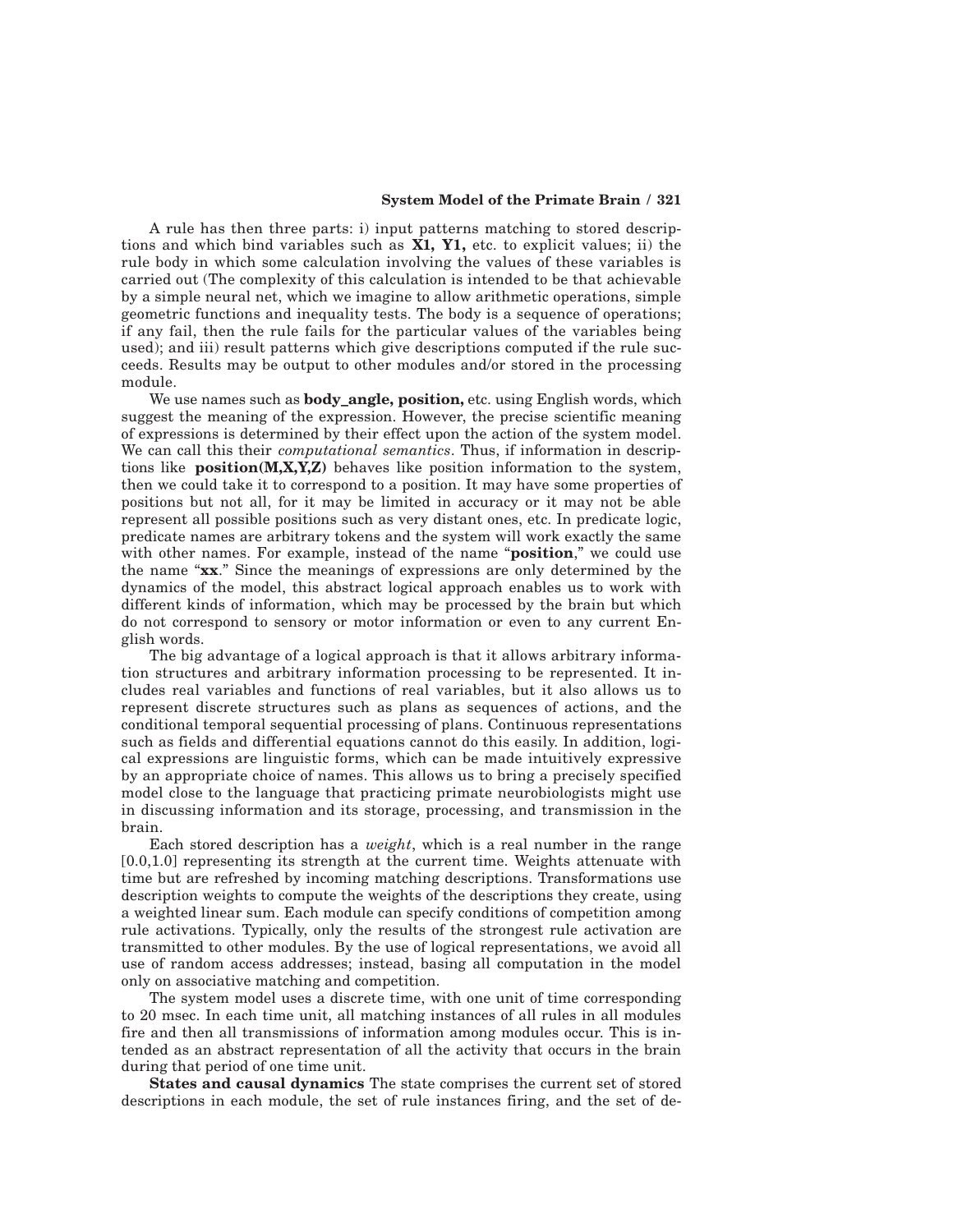scriptions being transmitted along the channels. The dynamics of the system is given by the action of the rules in each module, together with the action of storage management functions such as store updating and attenuation. The description of states and causal dynamics constitutes a scientific theory of the action of the brain.

# **Perception-Action Hierarchy**

Having established a computational approach and the use of logical representations, we now turn to the architecture of the neocortex, which as we saw is a perception-action hierarchy. Figure 3 shows how a perception-action computational architecture could support the functioning of the brain in behavior. A plan is selected and elaborated, receiving input from the perception hierarchy to allow it to elaborate appropriately.

Within a given level, the component of the action hierarchy at that level is elaborated down to the next lower level, and evaluations are assessed and transmitted back up to the next higher level. By *elaboration*, we mean taking data that describe action at one level and generating data that describe that action in more detail. More detail includes 1) exactly how to act (which detailed action components), 2) in what order, 3) exactly at what times, 4) exactly where in space, and/or 5) who will do which actions. By an *evaluation* we mean, for example, a value indicating progress, success, or failure; such a value can also be associated with a particular description, for example, one representing a particular action or a particular goal. The perception hierarchy and action hierarchy cooperate



Fig. 3. Functioning of interacting perception and action hierarchies in behavior.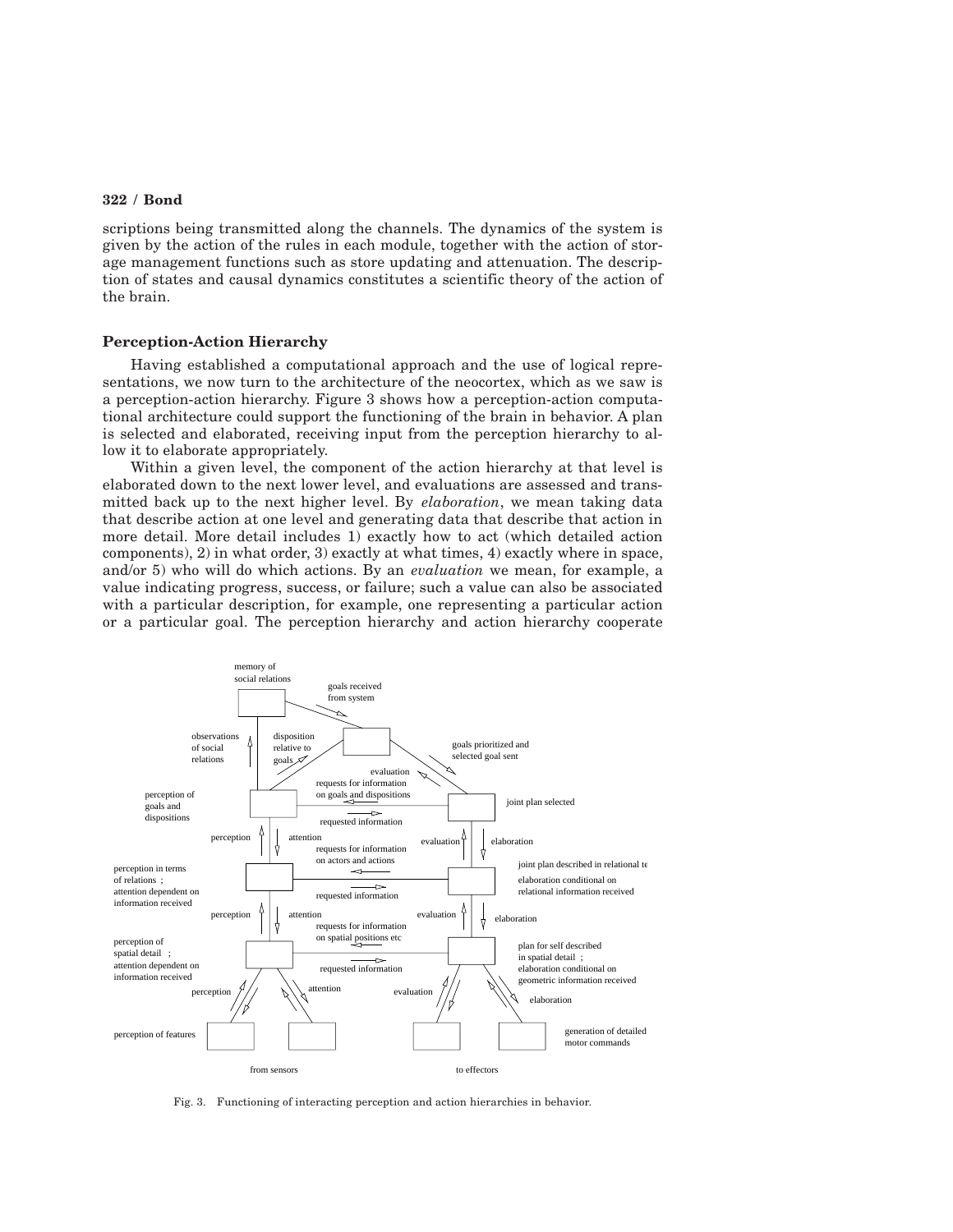closely. The action hierarchy must elaborate the currently selected plan conditionally upon the perceived environment. The modules of the perception hierarchy at a given level derive information required for successful action elaboration at that level.

The perception hierarchy receives descriptions representing tuning information and direct requests, attention information, and prediction information from the action hierarchy. This information provides a context for perception and enables the optimal use of processing and communication resources by the perception hierarchy in supporting the realtime action. Thus, our perception-action architecture provides a framework for attention mechanisms.

**Plans.** We need to represent plans that the system can execute, and for this we generalized the standard artificial intelligence representation of plan to one suitable for action by more than one collaborating agent [Bond and Gasser, 1988]. A *plan* will be a description that represents a sequence of joint actions and that causes the system to attempt to carry out such actions. Each step in the sequence specifies an action for every agent collaborating in the joint action, including the subject agent, each such action being conditional upon specified tests on the perceived situation. For example, a primate's plan to take offered food from another's hand cannot proceed unless it determines that the other's hand is also on a correct corresponding trajectory.

The way a plan is executed is to attempt each step in turn, and during a step, to verify that every collaborating primate is performing its corresponding action and that any tests are satisfied, and to attempt to execute the corresponding individual action for the subject primate.

**Goals and plans as data.** Our model is a set of active data stores, each of which is specialized for a different kind of data. Data are patterns of neural activity in sets of neurons and we represent these by symbolic expressions. The meanings of these data are not derived from arbitrary names used in them but from their function and role in the system. Goals and plans are also treated by us as particular types of data, and there are stores specialized for storing and processing them. A goal expression represents a goal for the system in that it tends to make the system seek to attain that goal. Similarly, a plan tends to make the system carry out that plan.

**Flexible hierarchical control.** In computer science, the term control concerns the organization of activity, what gets executed, when, and under what conditions. The interacting perception-action hierarchical arrangement can support the flexible control of resources, since it can act differently and conditionally depending upon the availability and strength of data, and upon the computational resources and time available. Where the plan is uncertain, the lower levels of the hierarchy can function using stored defaults, but when the plan is generated from a goal, it can control and modify activity in the lower levels of the hierarchy by sending information to them. Where the plan elaboration needs more, different, or more accurate perceptual data, it can send such requests to the perceptual hierarchy for finer tuning and attention.

# **Our Initial Model of the Primate Neocortex**

**A primate minisociety.** In order to set up a brain model, we needed to decide what environment the brain would have and what behaviors to consider. We chose to consider the case of social interaction. Our strategy was to build in social interaction into our brain design from its inception. Social interaction is arguably the most general type of behavior and leads us to con-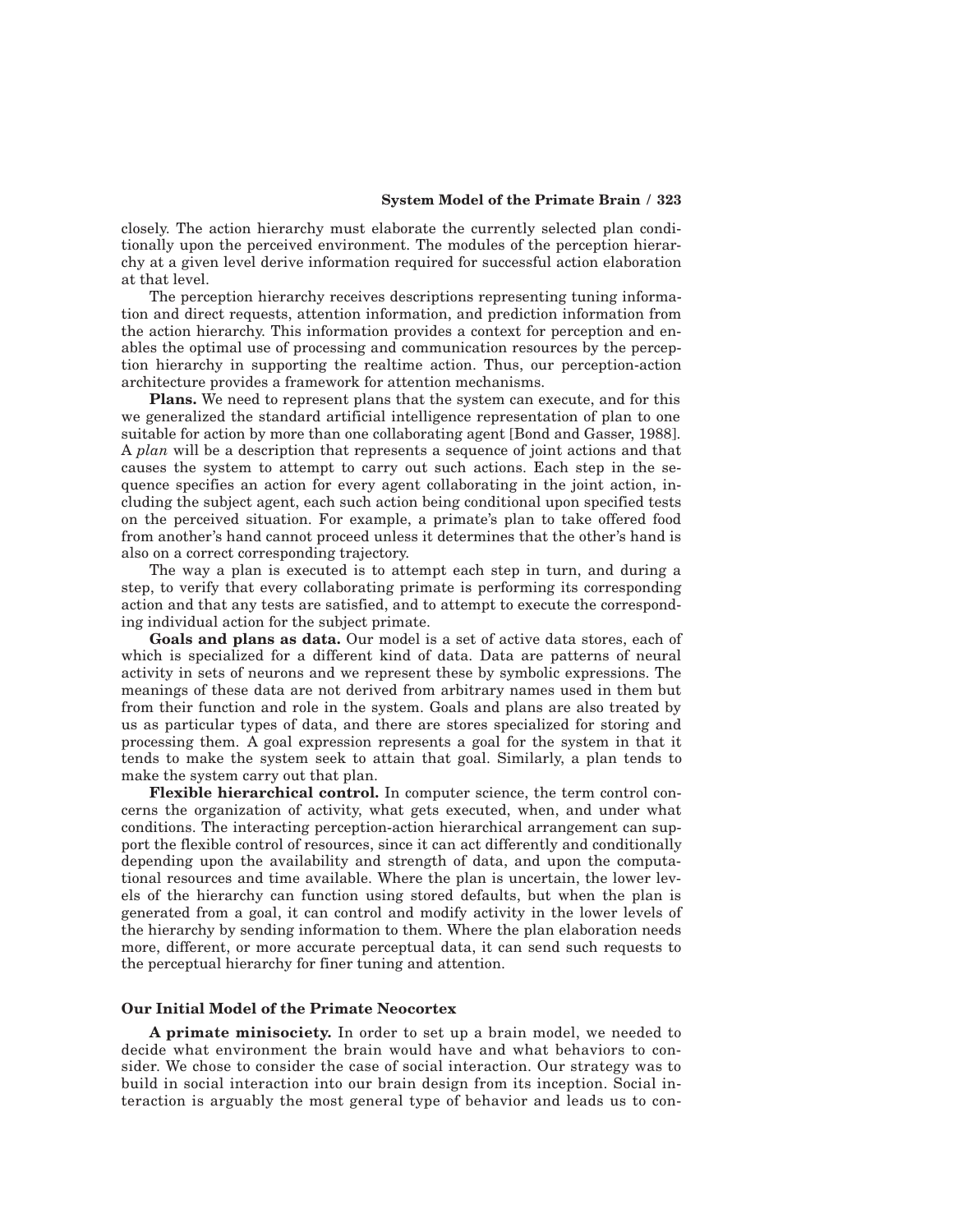struct a general model. Social behavior involves perceiving dynamically changing environments of primates who have complex dynamics. It involves generating social behavior, which is joint and requires real-time coordination of action. We used a "minisociety," in which a group of primates interact socially, in a naturalistic three-dimensional environment, with each model primate controlled by a brain model. Thus the instantaneous state of the environment is mainly the positions, orientations and configurations of these primates. Motivation in the system is achieved by defining a social memory module, which stores knowledge of affiliative relations, and which, among other things, generates affiliation goals, since affiliative behavior is a known driving force in primate groups [Kling and Steklis, 1976]. We will refine this in a later section.

**The initial model.** In order to construct this model and to determine its properties, we developed an initial brain model consisting of data and process representations, with eight memory modules. Figure 4a shows our initial model.

An outline of each of these memories, the descriptions they store and the processes they include, is as follows:

- i) the *social relations* module contains all memory of social information, including kinship, affiliative, and dominance relationship information. It generates affiliation goals (represented by descriptions) and sends them to the *goals* module.
- ii) The *goals* module contains all goals currently held. It activates the most important goals and sends this information to the *overall plans* module.
- iii) The *overall plans* module receives goals and instantiates suitable jointplans, sending them to the *specific joint plans* module.
- iv) The *specific joint plans* module receives a joint-plan and generates a detailed action based on descriptions received from the perceptual hierarchy. For the others involved in the joint plan, the detailed action or state is verified, and for the self, its detailed action is sent to the *detailed actions for self* module.
- v) The *detailed actions for self* module receives the detailed self action from the *specific joint plans* module, receives object and location information from lower levels of the perceptual hierarchy, mainly from the *primate positions and movements* module, and outputs a detailed motor action for this to the *motor* system.
- vi) The *primate positions and movements* module receives sensory descriptions of the state of the external world and provides information on requested primates to the *primate actions* and relations and *detailed actions for* self modules.
- vii) The *primate actions and relations* module computes higher-level descriptions of the action of each primate involved in the current joint action. It requests information on particular primates from the *primate positions and movements* module.
- viii) The *plan primates* module receives information from the *overall plans* module as to which other primates are involved in the joint action and passes this on to the *primate actions and relations* module.
- ix) The *motor* system does some processing to generate the external action given the direct action received from the *detailed actions for self* module

Note that we have very much simplified the perceptual and motor hierarchies in this initial model. The perceptual hierarchy is simply the *primate posi-*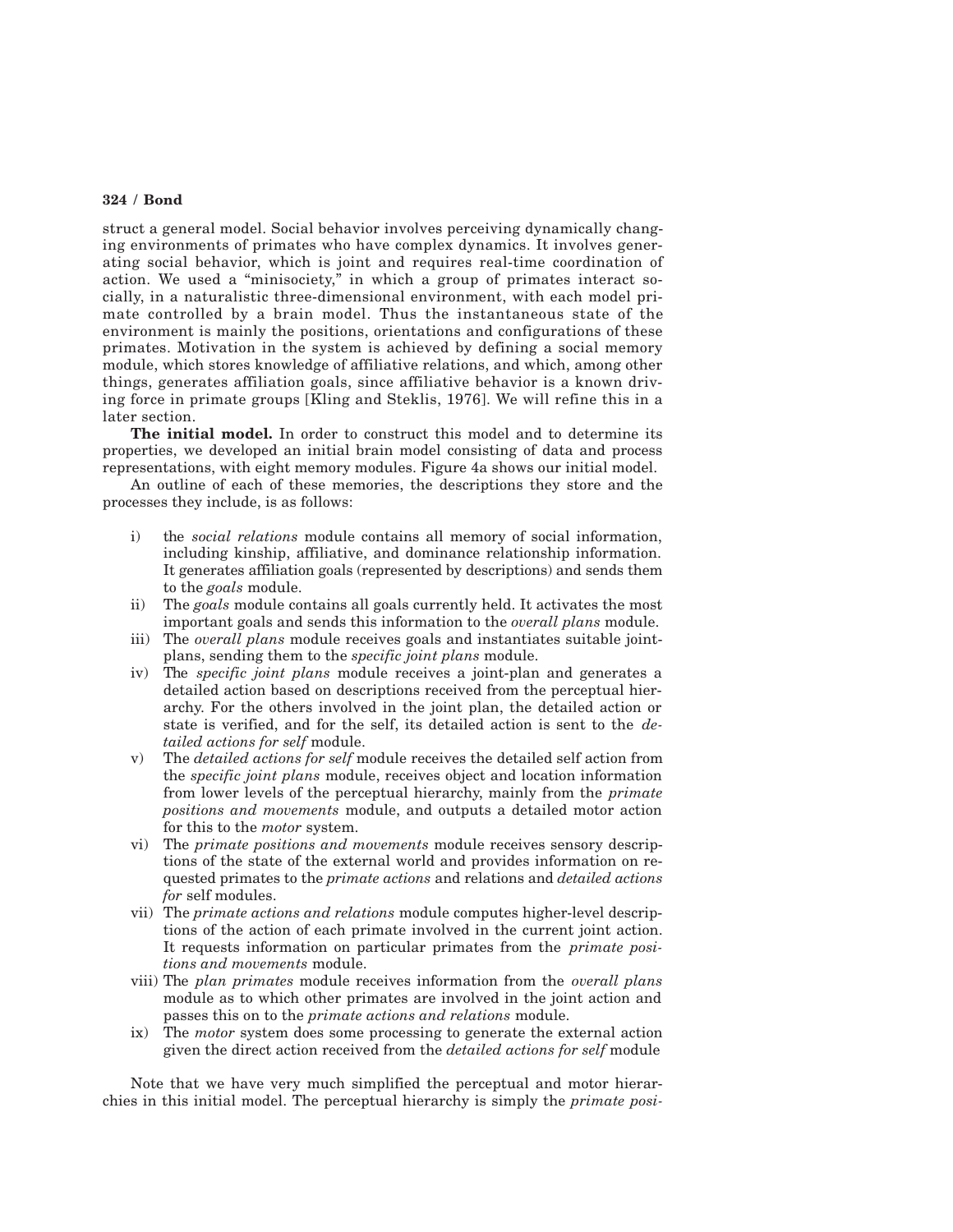

**System Model of the Primate Brain / 325**

Fig. 4. **a:** Initial system model of the primate brain. **b:** The approximate correspondence of the system model to the neocortex.

*tions and movements* and *primate actions and relations* modules, and the action hierarchy is the *overall plans*, *specific joint plans* and *detailed actions for self* modules.

The environment is modeled by a set of descriptions of what is the case at the current time. Sensing consists of sending sensing goals to the environment which returns descriptions satisfying those goals, which are then put on input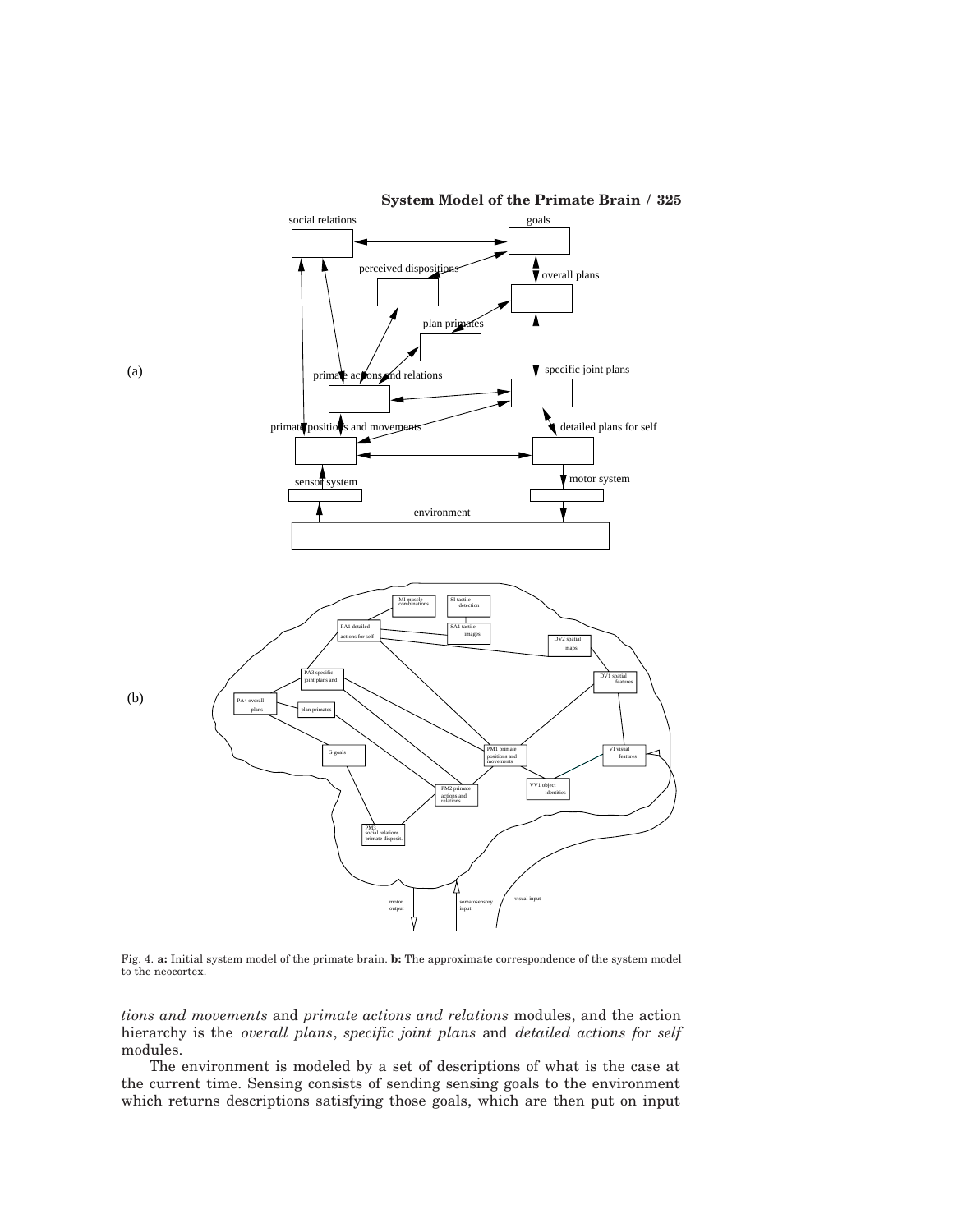channels. Effectors send proposed description changes to the environment, which determines what changes actually take place.

**Correspondence to the neocortex.** Figure 4b shows the set of implemented modules with their potentially corresponding cortical locations. This approximate correspondence locates the perception hierarchy along the superior temporal sulcus, following Perrett's findings, and with episodic memory for social relations in the anterior of the temporal lobe. Goal processing is predominantly in anterior cingulate. Specific joint plans and detailed plans for self are in dorsal prefrontal. Tactile sensing in somatosensory regions and spatial maps in dorsal visual regions were used in our extension of the model for social spacing behaviors. This also used a simple low-level spatial navigation module which could be tentatively identified with premotor cortex.

**Motivation.** Kraemer [1992 ] has reviewed mechanisms of attachment. Innate affiliation schemas may be subcortical and form part of a social attachment feedback control system. During development, these schemas are probably developed into working models, and particular instances of affiliation relations will probably be stored cortically. Thus, a better account of the generation of affiliative goals would be that both subcortical and cortical representations of specific affiliation relations would generate signals that would be propagated to the anterior cingulate gyrus. The cortical component would indicate the specific affiliation involved and the subcortical component its intensity and other more generic qualities.

# **The Action of the Model**

**How one module works.** Figure 5a shows the basic idea of how a module works. Descriptions continuously come in along channels and are stored, and rules continuously match to the store, generating new descriptions, which are usually output along channels but may also be stored in the same module.

**Initiation of action.** From a quiescent state, goals are generated by various subsystems and sent to the goal module. The goal module selects the most important goal and, if this is sufficiently important, sends it to the overall plans module. The overall plans module selects a suitable joint plan and sends it to the specific joint plans module. That module verifies that the collaborating others are in a state compatible with the joint plan and extracts values of variables from this perceived state, for example, the particular posture and spatial relationship to the subject. These values allow the module to select and elaborate the appropriate detailed action for the self, which it sends to the detailed plans for self module. This module, from detailed positional information received, constructs the detailed movement patterns and sends them to the motor system. This process of goal generation, goal selection, plan selection, plan elaboration, action specification, and motion specification proceeds continuously, renewing the information every time cycle.

Figure 5b shows how goals are continuously generated, prioritized, plans selected and instantiated, detailed joint plans constructed, and self plans and self actions constructed in a cascade of specialized processes. This corresponds to the sequence of frontal regions.

**Cortical processes and confirmation signals.** We developed a notion of *cortical process* that is a distributed set of rule activations in different modules which are dynamically linked together by transmission of a type of descriptions that we call confirmation signals. The way confirmation signals work is as follows. If a module receives a data item that causes activity, i.e., some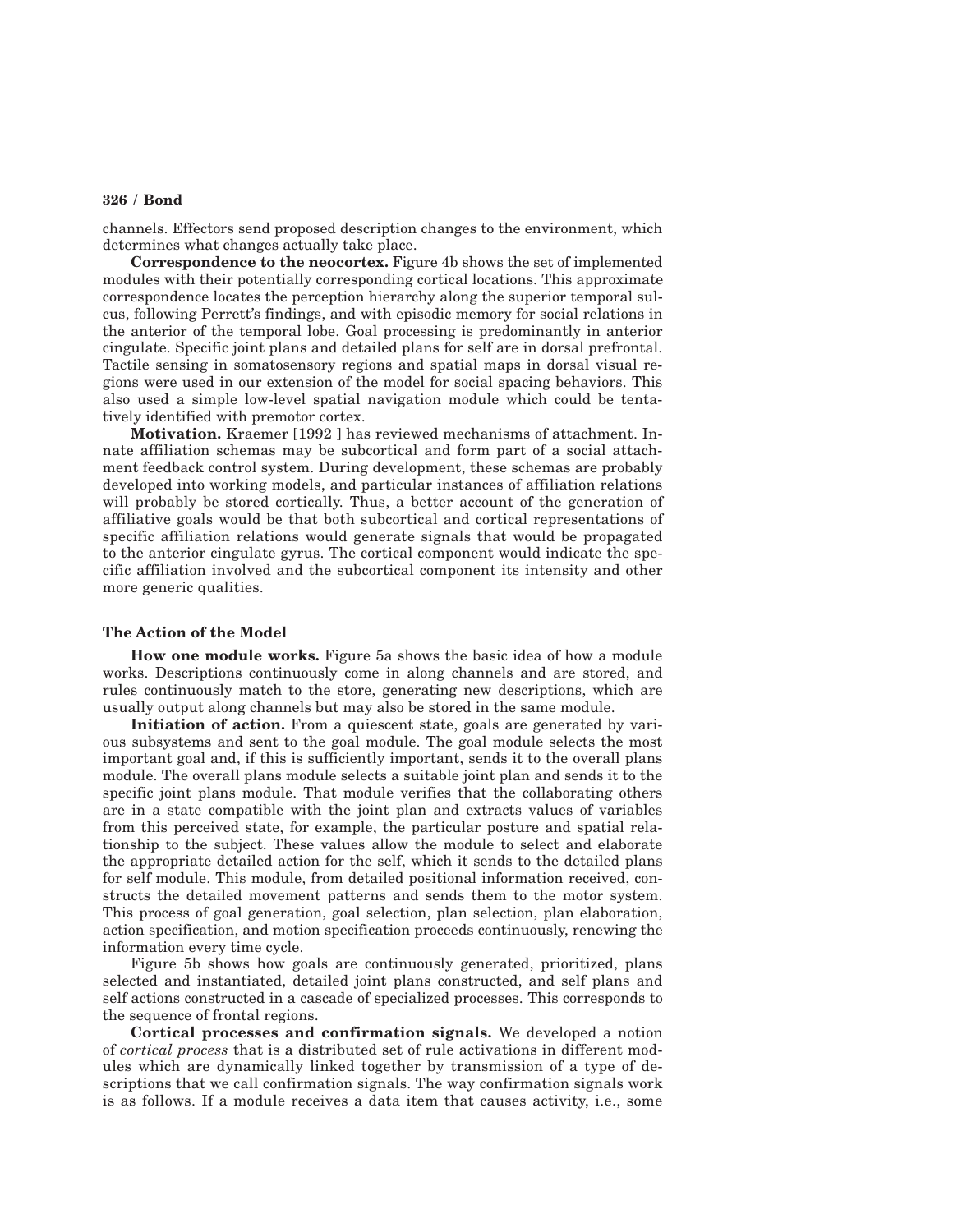

Fig. 5. How the model works.

rule to fire, then its sends a positive confirmation message back to the sender, in the form of a confirmation description, evaluating that data item and boosting the rule activation that sent that data item. Confirmation signals tend to stabilize distributed activity. If, on the other hand, received data does not cause any execution, a negative confirmatory signal is sent back, which tends to attenuate the sending rule activation and thereby to allow competing choices to be tried.

The basic action of the brain model is to try to establish a plan consistent with the response of the environment and with its own goals. It does this by trying different alternatives at each level on a competitive basis, and subject to confirmation of successful elaboration.

**Continuation of action.** Provided the internally generated goals and the external environment do not change greatly, the continuous process of plan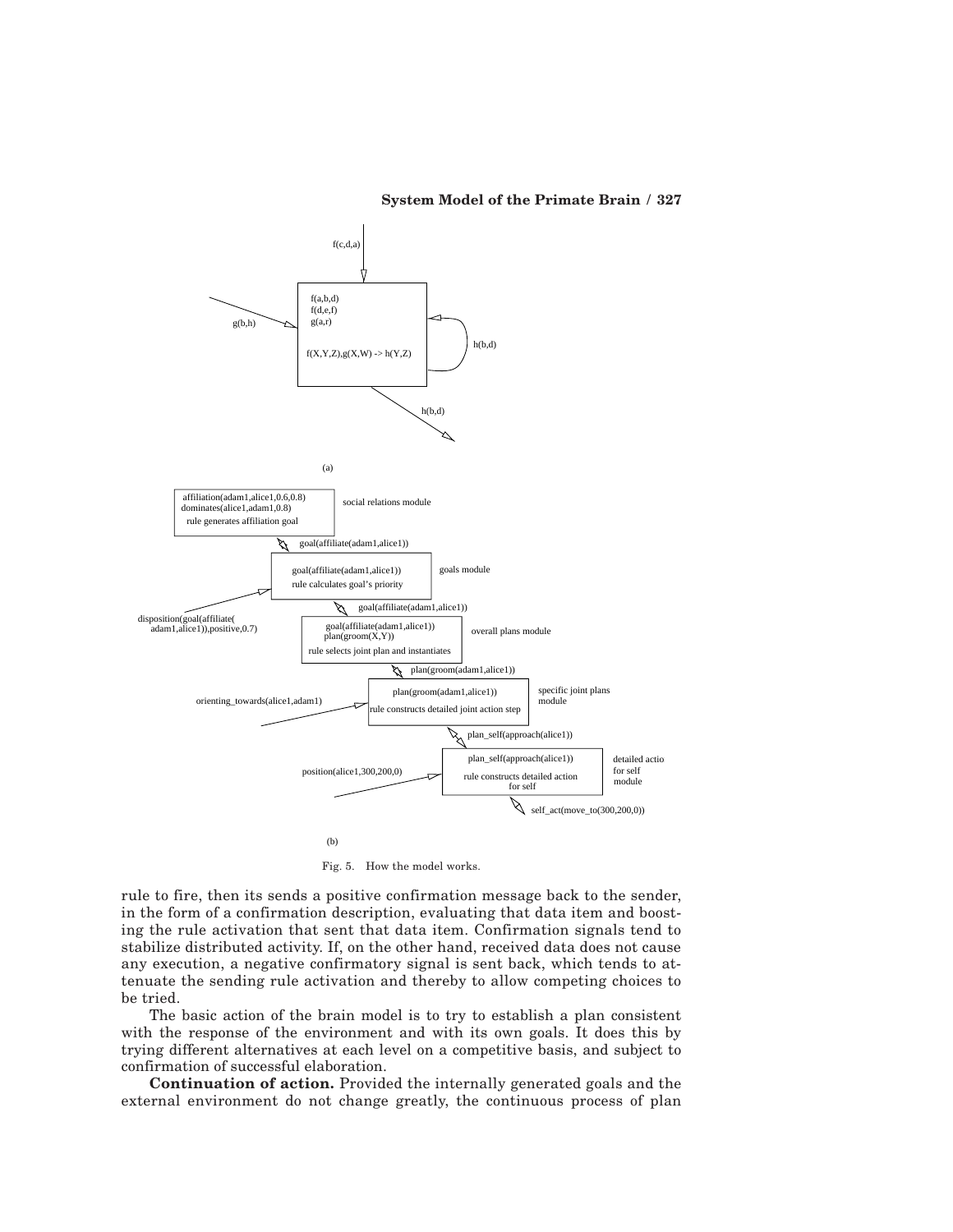elaboration, perception, and action will continue. A change in spatial positions will simply result in different positions being perceived, this positional information being passed to the self action module and a different and more appropriate detailed action being generated using the updated position. The other levels will continue as before. Thus, the system will track changes in position.

Greater changes in position, posture, and action may result in different spatial and action relations being perceived at the next higher level. The relational information passed to the action module at this level may cause a different type of self action to be generated, but one that is still consistent with, and an elaboration of, the more generally specified plan received from the level above this.

Thus, the levels of the hierarchy of perception and action correspond to a hierarchy of control concerning variations of 1) new positions and/or orientations, 2) new spatial relations, action types, or action phases, 3) new plans, 4) new goals, and 5) new social situations, respectively.

## **GROOMING BEHAVIOR AND JOINT ACTION**

Our first attempt at a joint action demonstration scenario was to examine a prototypical situation in which two primates groom. In order for this, or any other, joint action to occur, each primate would have to develop joint goals and joint plans; it would have to be guided in its actions by feedback from perceiving the other's actions. In this way, the initiation, development, and achievement of the joint action could be modeled. We developed a four-phase plan for a groomer (orientation, approach, grooming-prelude, and then grooming), and a groomee (waiting, orientation, grooming-prelude-response, and then grooming-response), and we developed suitable rules for activity in each module in each phase. We ran our computer realization and the primates did indeed carry out the four phases described, leading to a primate named adam1 grooming a primate named alice1, which involves joint planning and action. For two primates, each has a joint plan in which the other's action is represented and verified at each step. Furthermore, each primate's actions at each moment depend on what the other is doing. The joint action is established by each primate trying different plans and variants competitively until a match is achieved and a successful joint plan is established for each primate. This matching process occurs because of competition among data and rule activations, and because of feedback of success and failure in the processing hierarchy. These simple social behaviors were obtained using about 15 rules per module. The implemented system automatically generates animated movies.

Figure 6a shows our formulation of pairwise grooming. Figure 6b shows a movie frame from pairwise grooming behavior obtained with our system. We show in Figure 7 an instantaneous state of the model.

We show in Figure 8 an instantaneous state of the model, with the two interacting primates. At that moment, adam1 is walking toward alice1 as a result of selecting a goal to affiliate with her, and to do this by grooming her. He is perceiving that alice1 is in the process of orienting toward him and takes this into account in generating his own action of walking directly toward her. She perceives him walking toward her, and since she has selected a goal of affiliating with him by being groomed by him, she generates an action to orient toward him and therefore to turn her head toward him. We show the left-hand sides of dominant rules in each box and the transmitted right hand sides on the lines representing channels.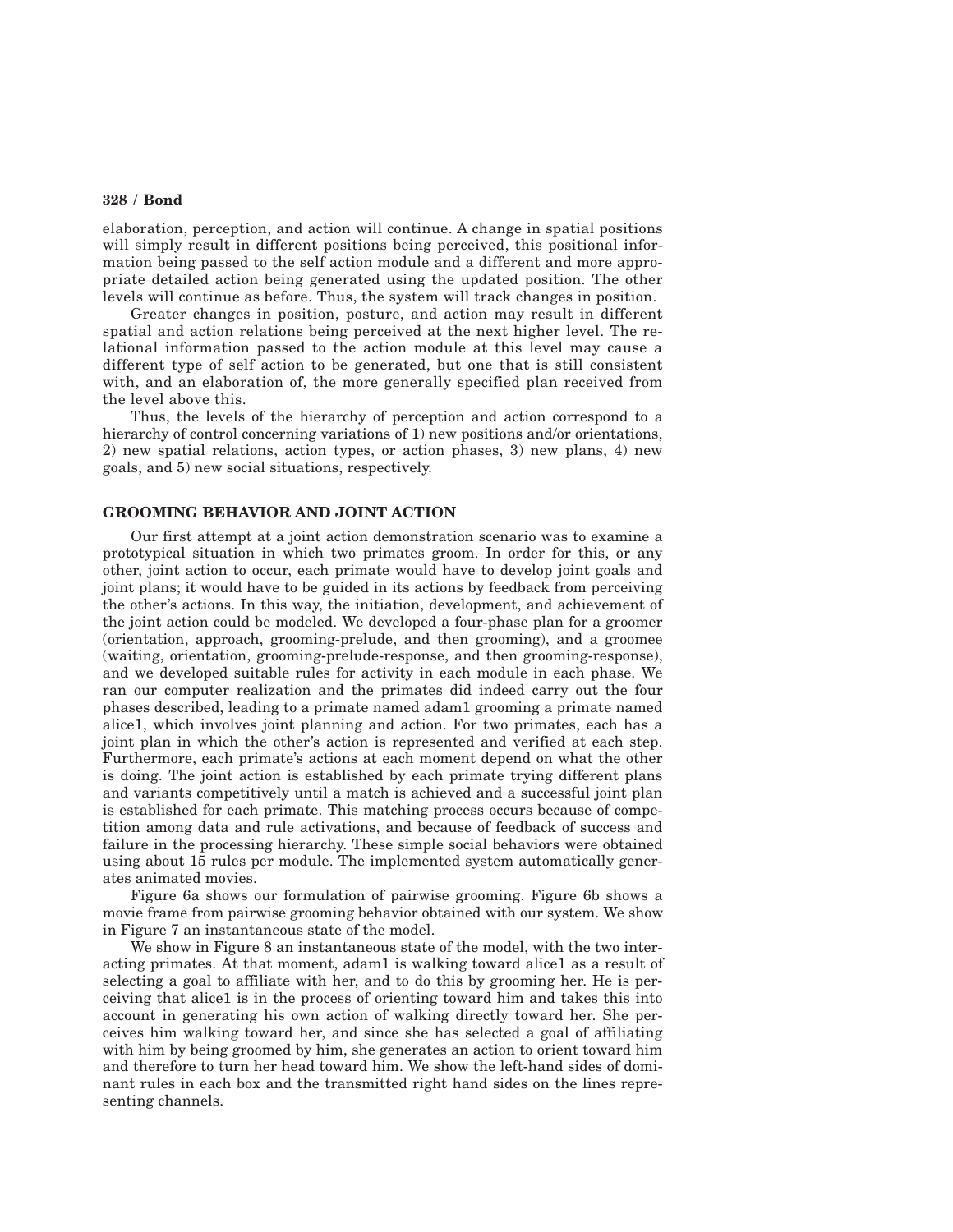| Phase                        | groomer's behavior                                                                                                                   | groomee's behavior                                                                                                  |  |
|------------------------------|--------------------------------------------------------------------------------------------------------------------------------------|---------------------------------------------------------------------------------------------------------------------|--|
| Orientation<br>phase         | groomer orients to<br>and moves towards groomee<br>groomer is far from groomee                                                       | groomee may remain passive                                                                                          |  |
| Approach<br>phase            | groomer is sufficiently near<br>to groomee and is<br>visible to groomee                                                              | groomee should at least<br>acknowledge the presence of<br>the groomer by some orienting -<br>eyes, head, body, etc. |  |
| Grooming<br>prelude<br>phase | groomer is very near to groomee<br>within touching distance<br>orientation should be mutual<br>groomer initiates grooming<br>prelude | groomee is mutually oriented<br>to groomer, accepts<br>grooming prelude by giving<br>grooming prelude response      |  |
| Grooming<br>phase            | groomer moves to<br>grooming position<br>and grooms groomee                                                                          | groomee responds<br>to grooming by giving<br>grooming response                                                      |  |



Fig. 6. **a:** Our formulation of grooming behavior. **b:** Grooming behavior obtained with our model.

# **SOCIAL CONFLICT, CHANGE, AND TERMINATION OF ACTION**

We next developed a more complex scenario involving four primates and social conflict. The idea was to set up a situation in which at least one primate would set up an initial goal to affiliate with another but then would find that it could not, since it would not be receiving cooperative feedback, and so it then would turn to another goal to affiliate with a different other primate.

Figure 9a shows the data used for the social conflict scenario. Figure 9b illustrates the social conflict scenario obtained with our system. Behavior was achieved in which conflict occurred and a change of cortical process was needed.

 $(a)$ 

 $(b)$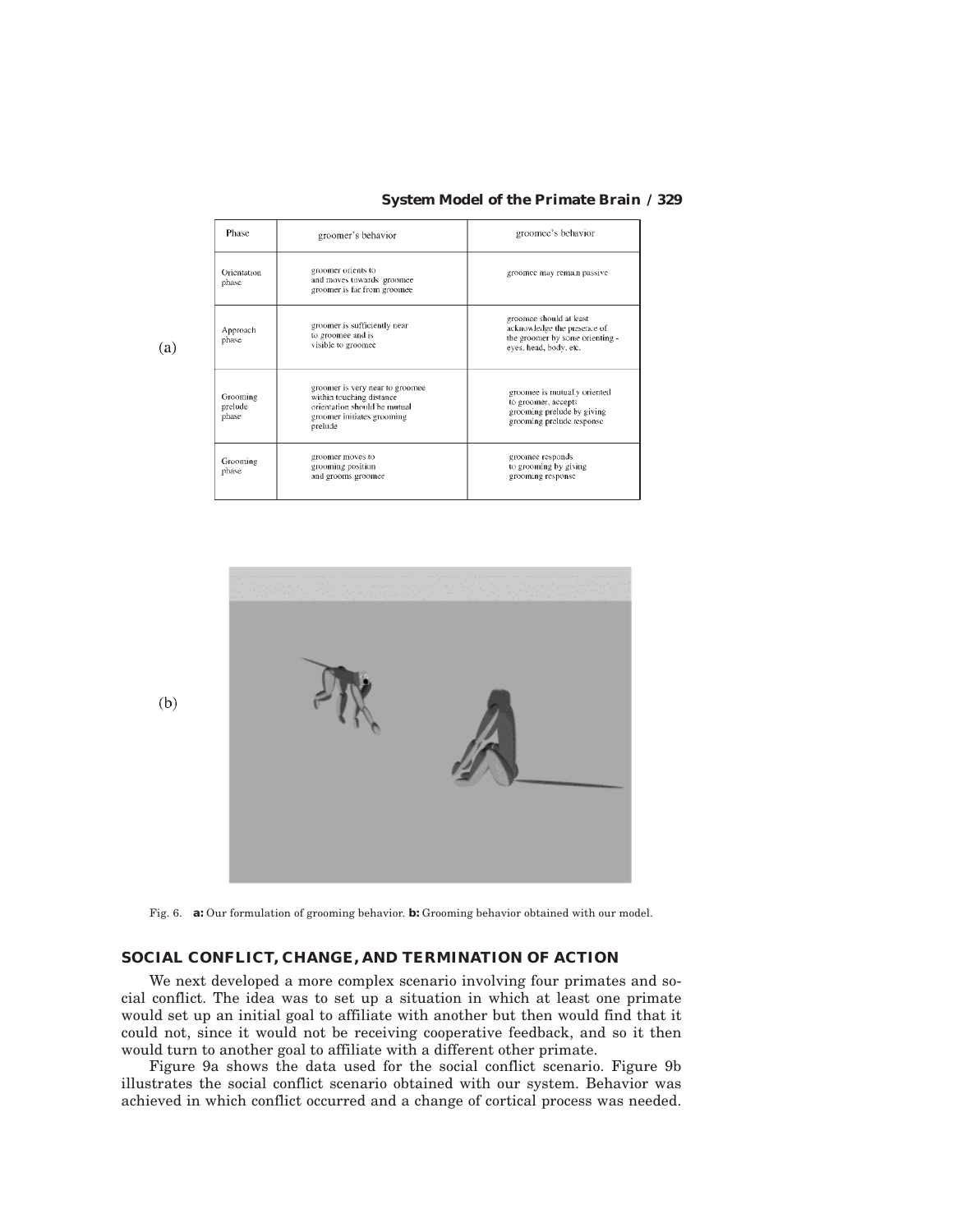

Fig. 7. Example of a behavioral state of the model.

The "moment of truth" is captured in Figure 9b where adam1 realized from adam2's walking toward alice2 that adam2 did not wish to enter into joint activity with him. This caused disconfirmation of his elaborated plan to groom with adam2, and eventually disconfirmation of the corresponding goal. A new goal was competitively selected to groom with alice1, and this joint action was able to be completed. The existing distributed activity collapsed as the disconfirmation propagated upwards, producing a kind of "stunned silence'." Then, a new goal was competitively selected and a new plan elaborated downwards.

We also ran the same scenario with a different brain model, which had an additional *perceived disposition* module for the perception of the dispositions of others. Dispositions were represented as positive or negative evaluations of certain goal types. A disposition represented the subject primate's perception of the attitude of another primate toward a given goal. Perceived dispositions were stored in the perceived dispositions module and from there transmitted to the goals module. The weights of goals generated were made conditional upon this primate disposition feedback, The change of plan was then accomplished more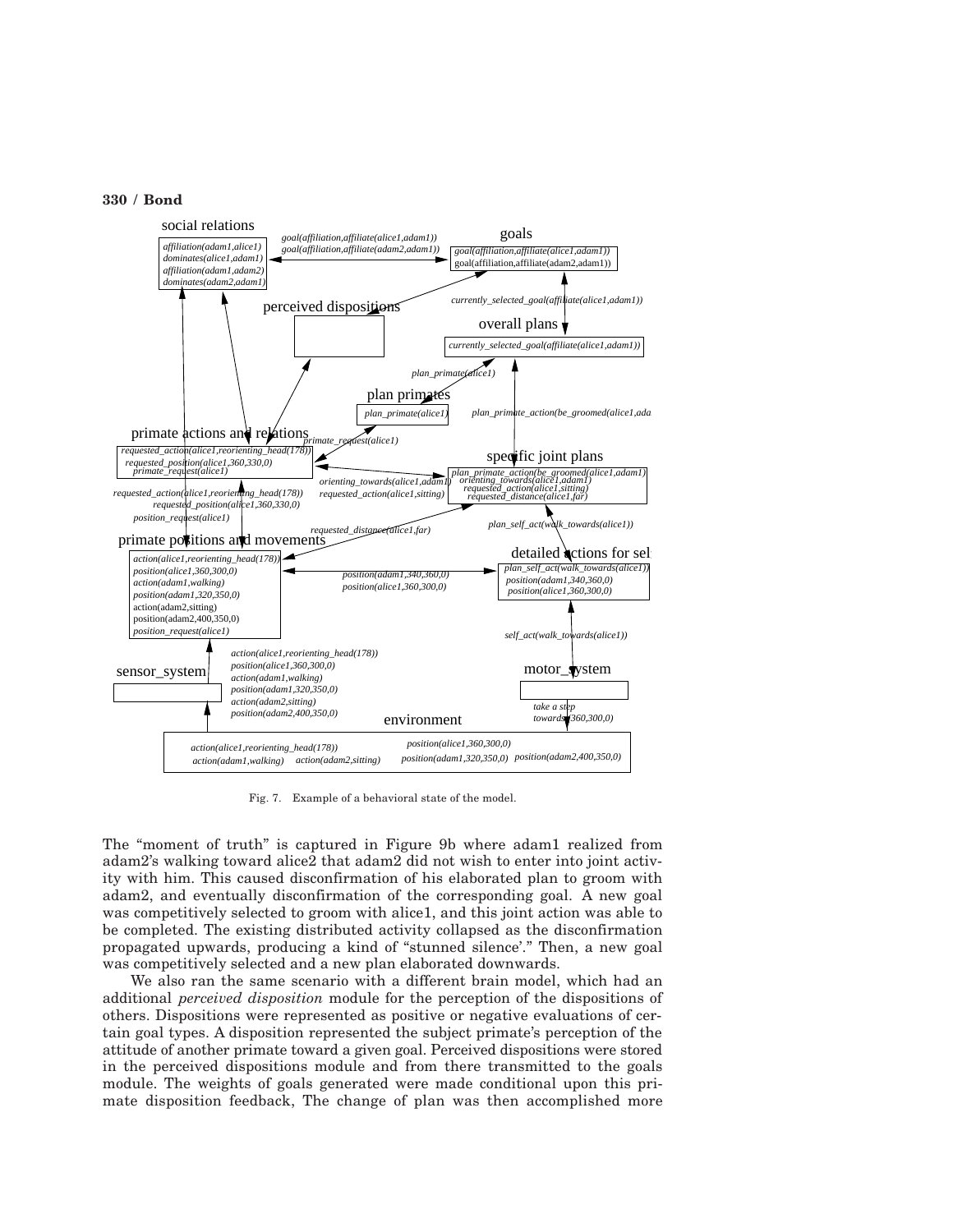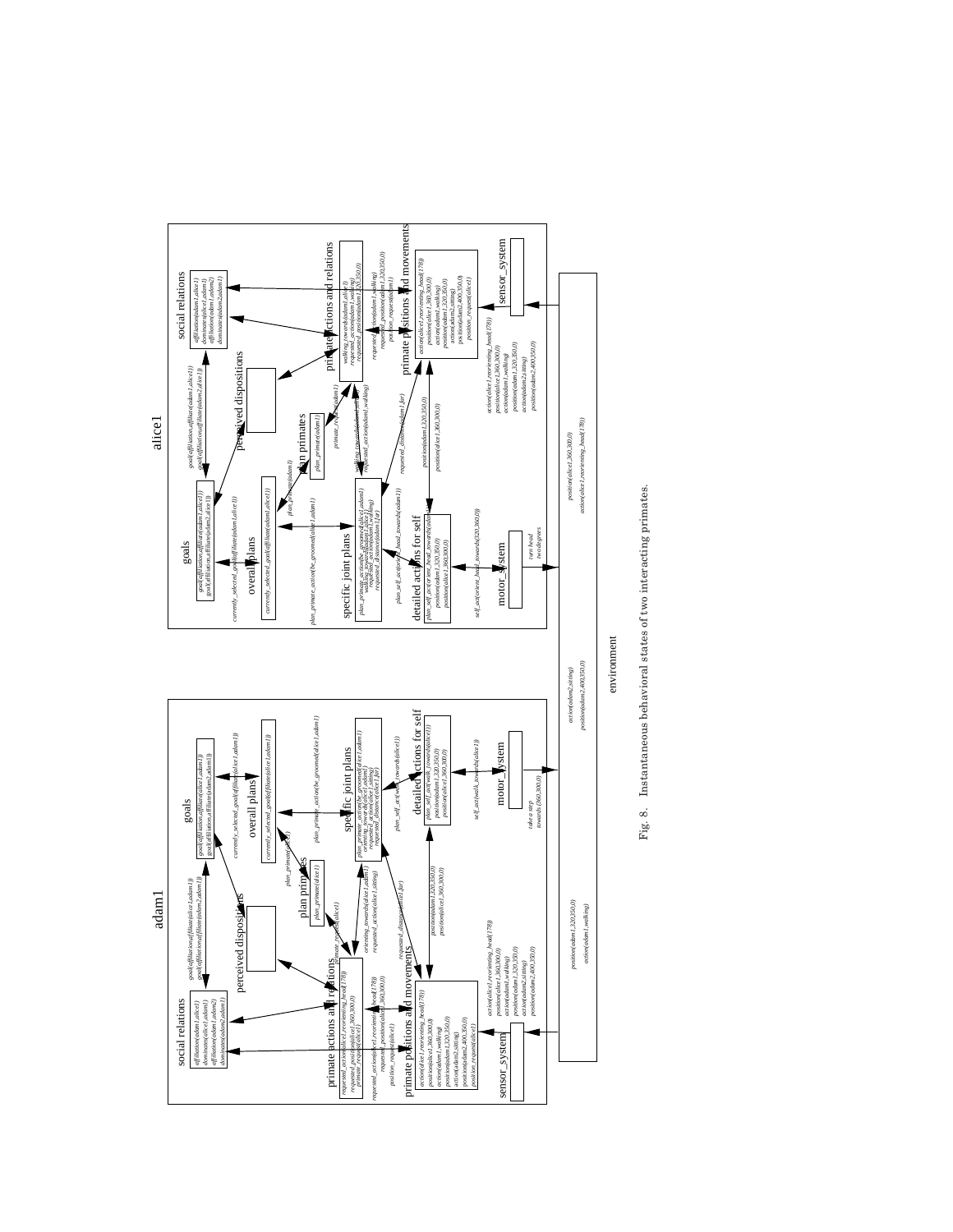

 $\left( \mathrm{a}\right)$ 

 $(b)$ 

-<br>alice2 Λ  $\sim$  0.5 affiliation<br>weights 0.68  $0,8$  $\alpha$ dam $\alpha$  $0.65$ dominance hierarchy  $0.6\,$ alice1  $0.67$  $\operatorname{adaml}$ 

|           | alice1 wishes to | groom adam2<br>be_groomed by adam1                          | 0.75<br>0.4875        |
|-----------|------------------|-------------------------------------------------------------|-----------------------|
| goals     | adam1 wishes to  | groom adam2<br>groom alice1                                 | 0.5625<br>0.4875      |
| generated | adam2 wishes to  | groom alice2<br>be groomed by alice1<br>be groomed by adam1 | 1.0<br>0.75<br>0.5625 |
|           | alice2 wishes to | be groomed by adam2                                         | 1.0                   |

A 5  $\sqrt{2}$ 

 $\left( \mathrm{c}\right)$ 

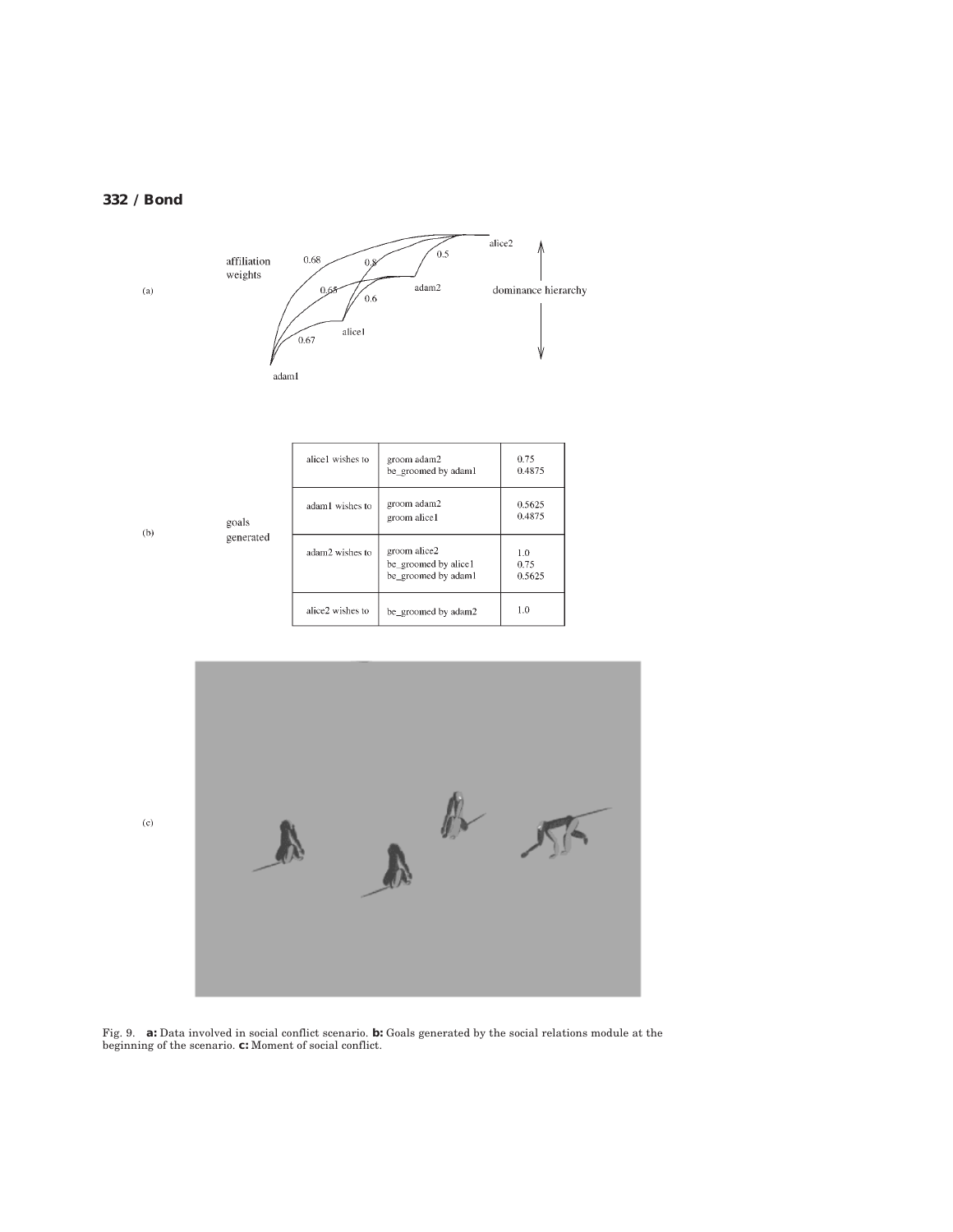

Fig. 10. Behavioral state as coherent distributed neural process, solid lines, descriptions which are components of dominant active rules; dashed lines, other descriptions.

smoothly and quickly. As soon as the negative disposition of adam2 was perceived by adam1, his goal to groom him were rapidly reduced in weight, allowing the alternative goal to become selected. This was accomplished without prior dismantling of the existing process, the new process simply displaced the old one competitively as it elaborated to each level.

# **COHERENT BEHAVIORAL STATES**

Primate behavioral states are the instantaneous states of our system model of the primate neocortex. We have explained above that a state is the set of active rules and descriptions in each module together with the descriptions currently being transmitted between modules. We will use the notion of *coherence* to indicate the degree to which this distributed state holds together and is relatively stable over time. Figure 10 attempts to depict a behavioral state as a *coherent* dynamical process that is distributed over active modules. This state is maintained and changed by descriptions and confirmation information sent between modules.

We have already described different kinds of changes and adjustment of behavioral states that occur in our model, during the initiation of action, its adjustment to environmental change, and in major changes due to a change of dominant goal. We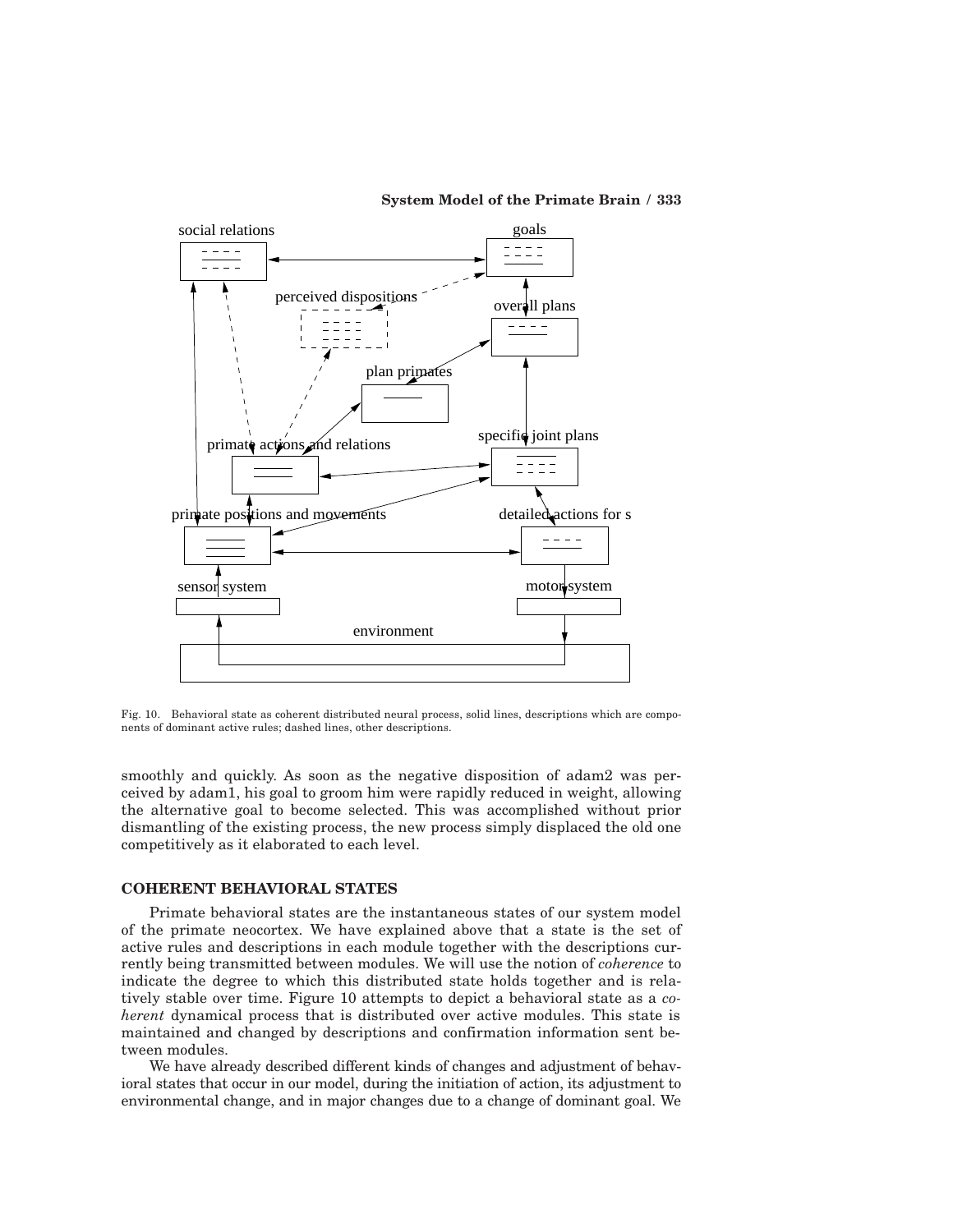found that the time to establish or to change between coherent states was of the order of 10–20 cycles, which corresponds to approximately 200–400 msec.

# **DISCUSSION OF SOME ABSTRACT THEORETICAL ISSUES**

A *hierarchy* is a partial ordering of some elements, and when we consider an information-processing system. there can be many different kinds of ordering relation applying to different aspects of the information processing. Data representation is perhaps the clearest example, where the things represented are progressively more general, representing greater amounts of space and time, more stimulus dimensions, more objects, more actions, and so on. In a hierarchy of control, what is controlled from one level is more general than the level below. The properties and dynamics of hierarchical control are quite rich and subtle. Hierarchical systems work well since they allow a large complex system to be realized using a set of processes of limited processing power, and the hierarchical architecture provides a framework for organization, control, and coordination for the set of processes.

We need models that are capable of a wide variety of behaviors. Ideally, we would like any model of behavior to be able to represent any function from stimulus to response. It has been known for a long time that all infinite computational machines are equally powerful, in that they can all compute the same large class of functions, called the computable functions. Such machines can be called *universal* machines. It is also well known [Minsky, 1967] that in order to be universal the main requirement is an unbounded data store. Our model is universal since it provides unbounded storage in its modules. It can compute any computable function, with infinite domain and range, provided it is given a suitable (finite) set of rules. This observation is of course academic, but it is relevant in discussing biological models. Any stimulus-response model has a finite number of elements and is thus a finite machine. Hence it cannot compute arbitrary behaviors; in fact any such model is limited to a fixed set of behaviors. In modeling complex adaptive behaviors and cognitive processes, we submit that it is necessary to have a model which is computationally universal.

This argument is analogous to the general argument given by Chomsky [1957, 1959 ] in which he showed quite generally that many syntactic description systems were equivalent to finite state grammars and that natural language was richer even than the context-free grammars and required machines more powerful than finite machines. Although it is true that a set of behaviors limited to a finite set of combinations of elements is finite and therefore could be represented by a finite model, this would not give the scientific insights that an infinite model can give. Chomsky used the notion of *creativity*, that language users always produce novel sentences, and we can perhaps use it in connection with behavior.

Control is trivial in simple models; the system selects an item from a table and outputs the behavior. We would like more complex control, where different mental states occur in a course of computation that depends conditionally on what is currently stored and what is currently being perceived.

Another big difference between a stimulus-response model and our model is that ours does *continuous monitoring and goal setting*. Indeed, the perceptionaction architecture, the way we have implemented it, has great properties. It provides for continuous top-down activity driven by goals but also allows ongoing perception to condition and modify that activity. Furthermore, it combines these two modes of operation dynamically. These properties also give advantages for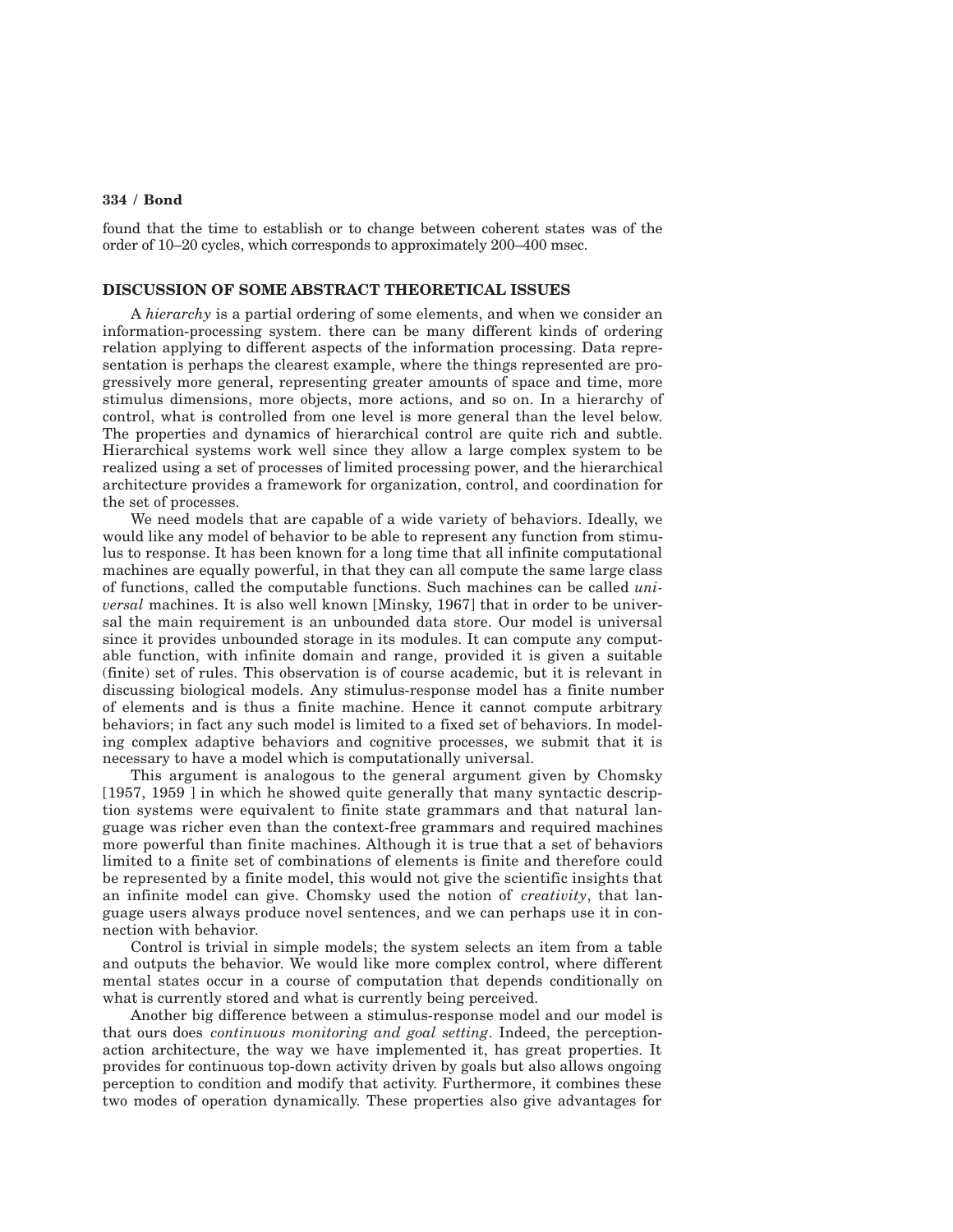describing joint action where two or more animals are motivated by a combination of goals and also perceptions of each other.

Our model may help in avoiding the problems of *indexing* in stimulus-response models. The indexing problem is solved to some extent since we are now selecting from a whole set of modules not just one, and then these modules compute consequences of the combined set of choices, so there is not a bottleneck of a single process or table that is supposed to discriminate all behaviors. In addition, stimulus-response models use single real numbers, but our model uses logical expressions, so these are richer descriptions allowing richer indexing. Our model uses a *logical representation of data and process* and this can represent a wide variety of complex types of data and process. This representation also allows us to have a universal computational model. It is related to the natural language used by biologists in describing biological data and processes. The deep relationship between logic and computation was first explored by Gödel, who showed that logical inference was a universal computational method. We suggest that the logical approach to computation is quite appropriate for the description of computational processes in biological systems. Each module could be described logically by giving what kinds of data it can store and the logical rules by which this data is transformed by the action of the module. Such a logical description would constitute both a theory of the module and a computational model of it.

## **DISCUSSION OF BEHAVIORAL ISSUES AND PREDICTIONS**

There are some subtle and difficult issues in the description of information processing that can derail attempts at scientific description. Typically there are many different information processes with the same input-output performance. Thus for any process involving data describing high-level plans, etc., there will always also be a table-lookup or (finite-state) automaton process with the same performance. Of course the table or automaton will usually have an astronomical number of states. One can also distinguish between "high-level" form and "table" form by the high-level form's flexibility and adaptation to wider classes of situation. Biological systems will often develop very optimized and routinized forms of a given process. Furthermore, given current experimental methodologies, animals usually are trained to overlearn and routinize behaviors. We reach the situation where heavily overlearned routinized behaviors are indeed reduced to automatic sequences involving a minimum of feedback and control. Finally, scientific descriptions are encouraged, if not coerced, to be parsimonious, postulating a minimum of information processing apparatus.

In order to observe planned and goal-directed behaviors in a systematic way, allowing clear quantitative and statistically well-founded results, it may be necessary to develop new experimental paradigms involving the presentation of novel problems to the subject. This will involve developing sets of novel problems with controlled, or at least understood, interactions among problems. It will probably also require different training regimens. It will require understanding how to mathematically characterize different novel problems and solution strategies.

The model makes *predictions* and gives insights into primate behavior that are of interest to primatologists. The most direct predictions are patterns of brain activity, observed by brain imaging, showing more frontal involvement higher in the hierarchy when situations of greater novelty or degree of variation are being dealt with. These predictions have a detailed time granularity of about 20 msec. In order to obtain fMRI data for social behaviors, one could perhaps use a visual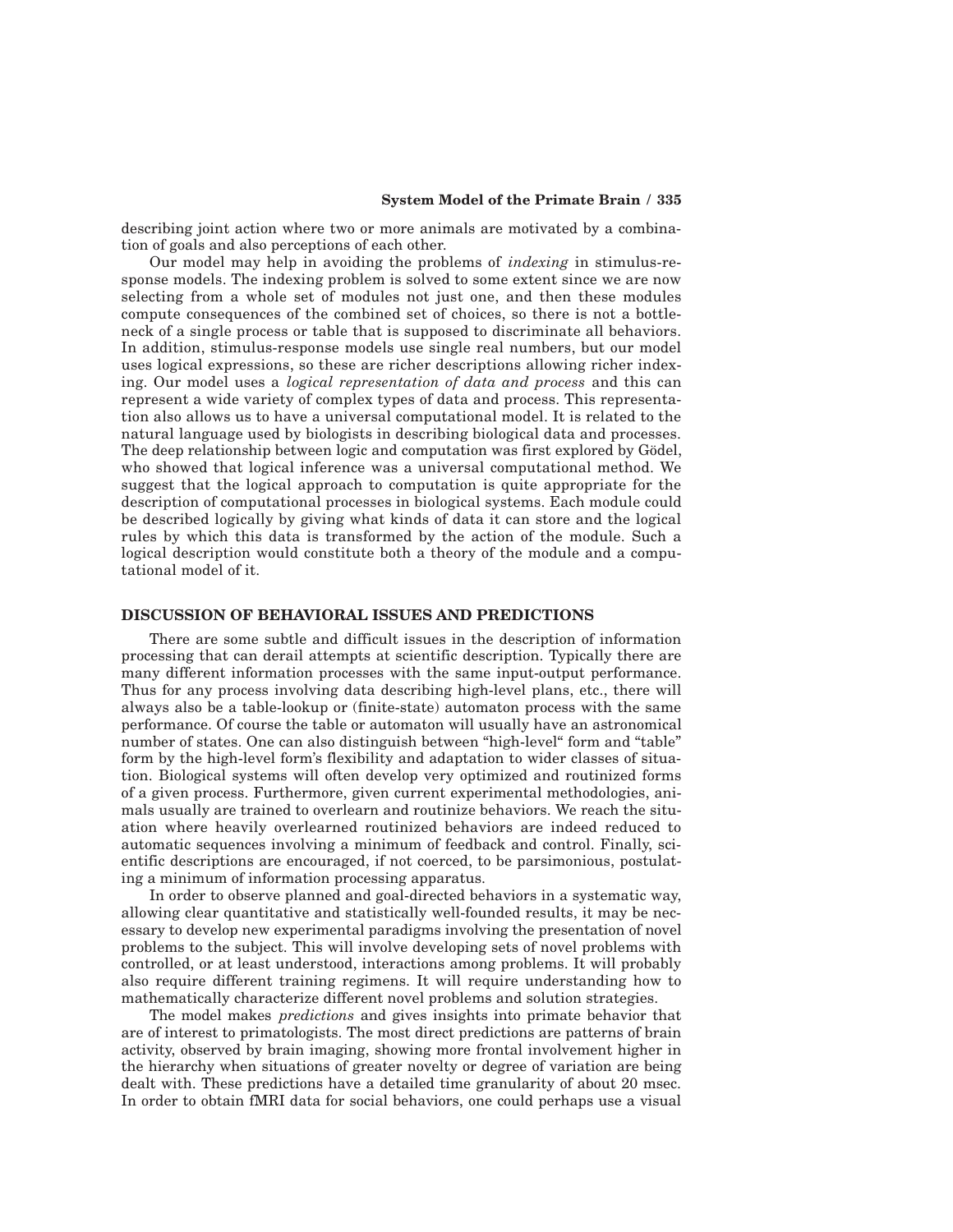display showing video-clips of social interactions or an interactive video game where the subject makes moves in a social interaction game.

However, there are more directly behavioral predictions; for example, the model suggests that behavior is structured hierarchically, with different perceptual and action mechanisms at different levels. The model predicts temporal latencies when the subject has to set a new goal [Anderson et al., 1993]. The model also suggests that detailed temporal ordering of behavior may be subjected to hypotheses, rather than just frequencies where temporal order information is thrown away.

As regards comparison with lesion studies, the model has very few modules at the moment and therefore little redundancy. Completely knocking out a module would produce major disruption; however, one could get some phenomena such as utilization behavior [Lhermitte, 1983; Shallice et al., 1989] by lesioning the planning module, for example. If lesioning simply weakens a module then we would get other phenomena. There is some correspondence to a broad classification of frontal lesioning effects due to Cummings [Mega and Cummings, 1994 ] where medial frontal lesions lead to apathy, dorsal frontal lesions lead to executive dysfunction, and orbital frontal lesions lead to impulsivity. This would correspond respectively in our model to lesioning the goal module, lesioning the planning module and lesioning the interface to subcortical perception-action systems.

As regards individual differences in response tendencies or dispositions, the model would in the simplest approach postulate that such individual differences result from individual differences in the performance of brain modules. Thus, one would try from a set of observations to derive a set of brain module characteristics and a set of individual parametric values, perhaps something similar to Daigneault et al. [1992].

The model provides a representation and a computational architecture. The details of data types and rules in the model will come from primatological observation. Thus, detailed predictions of grooming rates, dominance versus fertility patterns, etc. really flow from rules developed by primatologists. The architecture and representation allows these rules to be organized into a cortically plausible system and to be connected with behavior. Byrne and Whiten [1991] have tried defining observed behavior by rule sets. Shallice [1988] has proposed a rule model for the frontal lobe.

In general, the model provides a system language whereby primatologists can express their insights in a precise scientific form and can compute predictions of their resulting theory. I have been working on defining this brain modeling language, and my computer system will be able to take theories expressed in this language and to create the corresponding computational model. What I have done is give some initial theories of grooming and spatial behaviors using my architecture.

Finally, our system model of the primate neocortex allows us to contemplate future models which will include cortical and subcortical processes and the interactions between them.

# **SUMMARY AND CONCLUSION**

To summarize in the form of achievements and results, i) a system model of the primate brain was successfully designed and implemented; ii) a practical modeling approach was used based on predicate logic expressions and inference rules; iii) grooming behavior was formulated, implemented and successfully demonstrated; iv) a behavioral state was defined as the instantaneous state of the system model,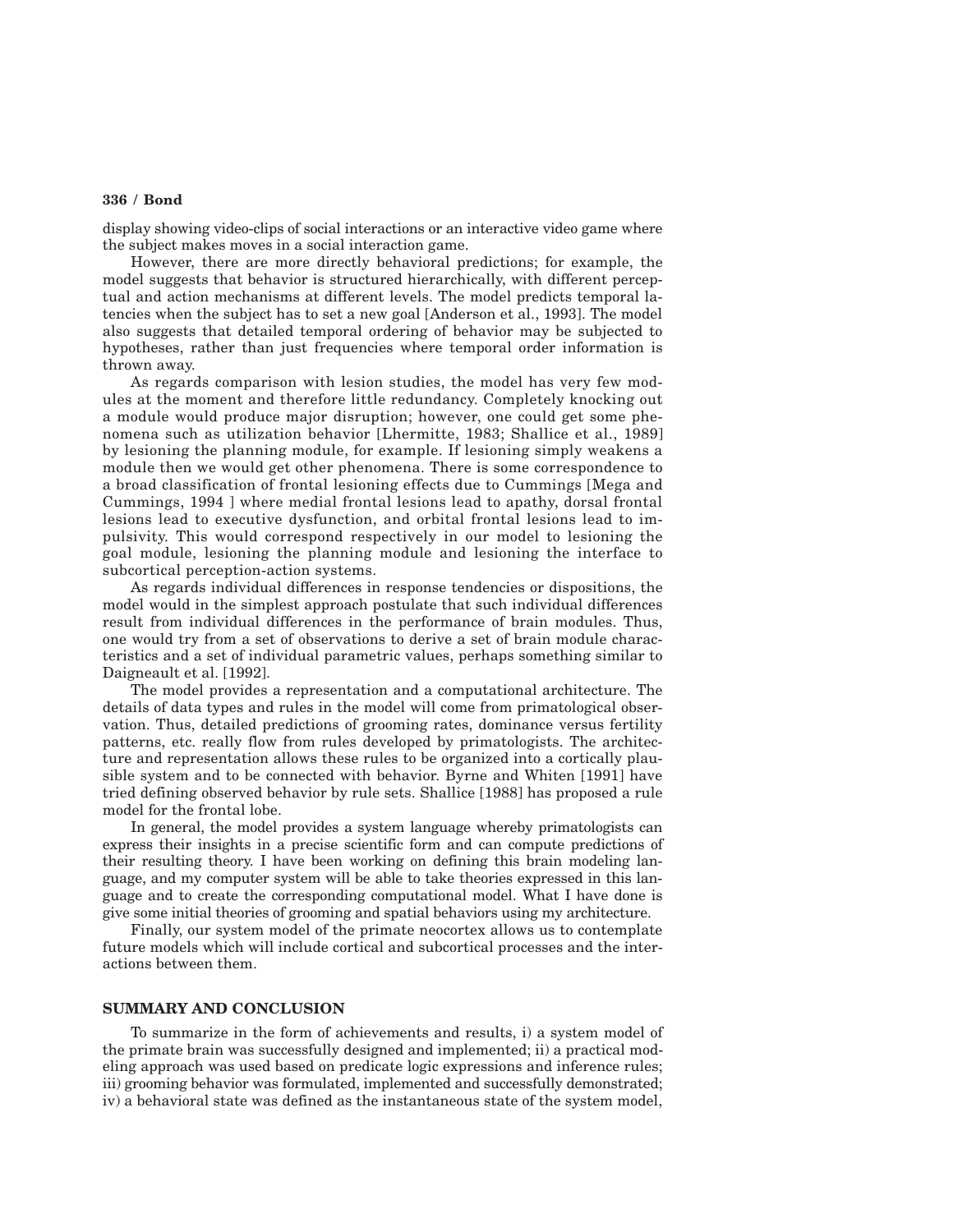which has a logical form and a diagrammatic representation; v) the behavioral states of two, or more, interacting primates represent social interactions; vi) the behavioral state is the state of a causal system model, which propagates in time according to the given rules; and vii) stable behavior results from coherent behavioral states, which comprise a distributed set of local rule activations linked by stable patterns of messages and corresponding confirmations; coherent behavioral states change in times of the order of a few hundred milliseconds.

### **ACKNOWLEDGMENTS**

This research was carried out at the Sony Computer Science Laboratory in Tokyo, the Computer Science Research Department at The Aerospace Corporation, El Segundo, California, and the Computer Science Department at the University of California at Los Angeles. The author thanks Professor Stott Parker of UCLA for his steadfast friendship and support. This work has been partially supported by the National Science Foundation, Information Technology and Organizations Program managed by Dr. Les Gasser. The author thanks Professor Pietro Perona for his generous support and encouragement, and Professor Steven Mayo for providing invaluable computer resources, at Caltech, where this research is currently being pursued. He also thanks Professor Nicholas Blurton-Jones of UCLA for very valuable criticisms of earlier versions of the paper and Leslie Brothers, M.D., for valuable suggestions on writing style.

#### **REFERENCES**

- Anderson JR, Kushmerick N, Lebiere C. 1993. The Tower of Hanoi and goal structures. In: Anderson JR, editor. Rules of the mind. Hillsdale, New Jersey: Lawrence Erlbaum Associates. p 121–142.
- Bond AH. 1997. The current status of the perception-action hierarchy concept for the primate neocortex. submitted for publication.
- Bond AH, Gasser L. 1988. An analysis of problems and research in distributed artificial intelligence: readings in distributed artificial intelligence. San Mateo, CA: Morgan Kaufmann Publishers.
- Byrne RW, Whiten A. 1991. Computation and mindreading in primate tactical deception. In: Whiten A, editor. Natural theories of man. Oxford: Basil Blackwell. p 127–141.
- Chomsky N. 1957. Syntactic structures. The Hague: Mouthon.
- Chomsky N. 1959. Review of B.F. Skinner's book "verbal behavior." Language 35:26–58.
- Daigneault S., Braun CM.J, Whitaker HA. 1992. An empirical test of two opposing theoretical models of prefrontal function. Brain Cognition 19:48–71.
- Deacon TW. 1989. The neural circuitry underlying primate calls and human language. Hum Evol 4:367–401.
- Gazzaniga MS. 1989. Organization of the human brain. Science 245:947–952.
- Geschwind N. 1965. Disconnexion syn-

dromes in animals and man. I. and II. Brain,88:237–294, 585–644.

- Goldman-Rakic PS. 1988. Topography of cognition: parallel distributed networks in primate association cortex. Annu Rev Neurosci 11:137–156.
- Kling A, Steklis HD. 1976. A neural substrate for affiliative behavior in nonhuman primates. Brain Behav Evol 13:216–238.
- Kosslyn S. 1994. Image and brain. Cambridge, MA: M.I.T. Press.
- Kraemer GW. 1992. A psychobiological theory of attachment. Behav Brain Sci 15:493–541.
- Lhermitte F. 1983. Utilization behaviour and its relation to lesions of the frontal lobe. Brain 106:237–255.
- McIntosh AR, Grady CL, Ungeleider LG, Haxby JV, Rapoport SI, Horwitz B. 1994. Network analysis of cortical visual pathways mapped by PET. J Neurosci 14:655– 666.
- Mega MS Cummings JL. 1994. Frontal-subcortical circuits and neuropsychiatric disorders. J Neuropsychiatr Clin Neurosci 6: 358–370.
- Mesulam MM. 1990. Large-scale neurocognitive networks and distributed processing for attention, language and memory. 28:597–613.
- Minsky M. 1967. Computation: finite and infinite machines. Cambridge, MA: M.I.T. Press.
- Pandya DN, Yeterian EH. 1990. Prefrontal